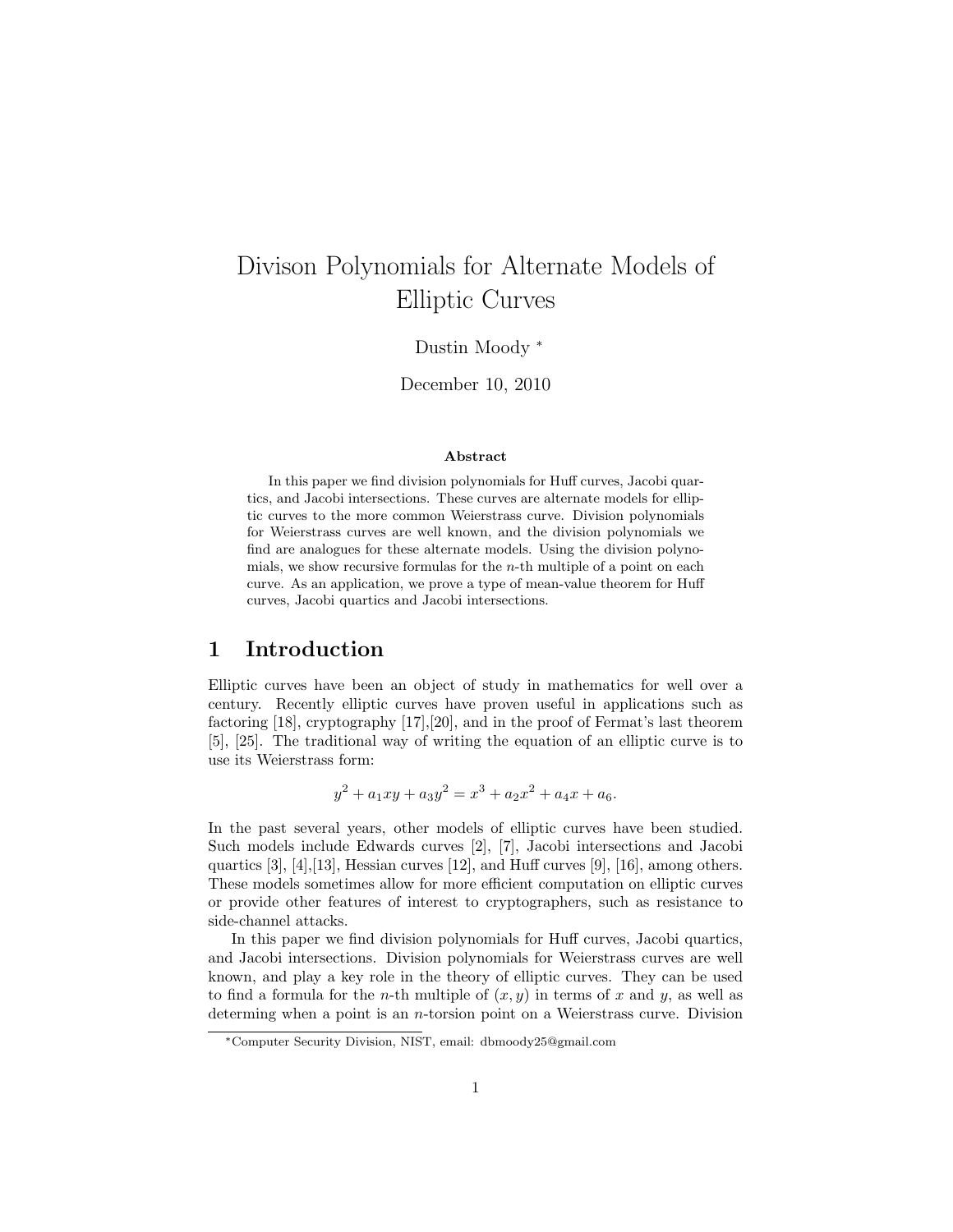polynomials are also a crucial ingredient in Schoof's algorithm to count points on an elliptic curve over a finite field [22]. In addition, they have been used to efficiently compute multiples of points, see for example [6], [10].

Hitt, McGuire, and Moloney recently have found formulas for division polynomials of twisted Edwards curves [14], [19]. The division polynomials we find are the analogues for Huff curves, Jacobi quartics, and Jacobi intersections. We illustrate a a recursive formula for the n-th multiple of a point using these division polynomials. We are also able to prove some properties of these division polynomials. As an application, we show how they can be used to find the mean value of a certain collection of points.

This paper is organized as follows. In section 2 we review Huff curves, Jacobi quartics, and Jacobi intersections. In section 3 we examine division polynomials for each of these models. As an application, in section 4 we look at a mean value theorem for the three curves. We conclude in section 5 with some remarks and open questions.

## 2 Alternate models of elliptic curves

#### 2.1 Huff curves

Joye, Tibouchi, and Vergnaud re-introduced the Huff model ([15]) for elliptic curves in [16]. They showed that common elliptic curve computations, including point multiplications and pairings, can be efficiently performed on Huff curves. In addition, they allow for complete addition formulas, which Weierstrass curves do not. Complete addition formulas are formulas which are valid for all inputs. Throughout the remainder of this paper, let  $K$  be a field whose characteristic is not 2. The equation given in [16] for a Huff curve is  $ax(y^2 - 1) = by(x^2 - 1)$ . Wu and Feng in [9] generalized this form to curves given by the equation

$$
H_{a,b}: x(ay^2 - 1) = y(bx^2 - 1),
$$

which includes the previous model as a special case. The curve  $H_{a,b}$  is an elliptic curve provided  $ab(a - b) \neq 0$ . Given a point  $P = (x, y)$  on the curve  $H_{a,b}$ , its inverse is the point  $-P = (-x, -y)$ . The additive identity is the point  $(0, 0)$ . There are three points at infinity, given by  $(1, 0, 0), (0, 1, 0)$ , and  $(a, b, 0)$  in projective coordinates. These points at infinity are the three non-trivial points of order 2. Addition for points which are not these points of order 2 is given by

$$
(x_1, y_1) + (x_2, y_2) = \left(\frac{(x_1 + x_2)(1 + ay_1y_2)}{(1 + bx_1x_2)(1 - ay_1y_2)}, \frac{(y_1 + y_2)(1 + bx_1x_2)}{(1 - bx_1x_2)(1 + ay_1y_2)}\right).
$$

For adding a non-trivial point  $(x, y)$  to a point of order 2 we have,  $(x, y)$  +  $(1, 0, 0) = (1/bx, -y), (x, y) + (0, 1, 0) = (-x, 1/ay), \text{ and } (x, y) + (a, b, 0) =$  $(-1/bx, -1/ay).$ 

There is also a simple birational transformation from a curve in Huff form to the Weierstrass curve

$$
s^2 = r^3 + (a+b)r^2 + abr.
$$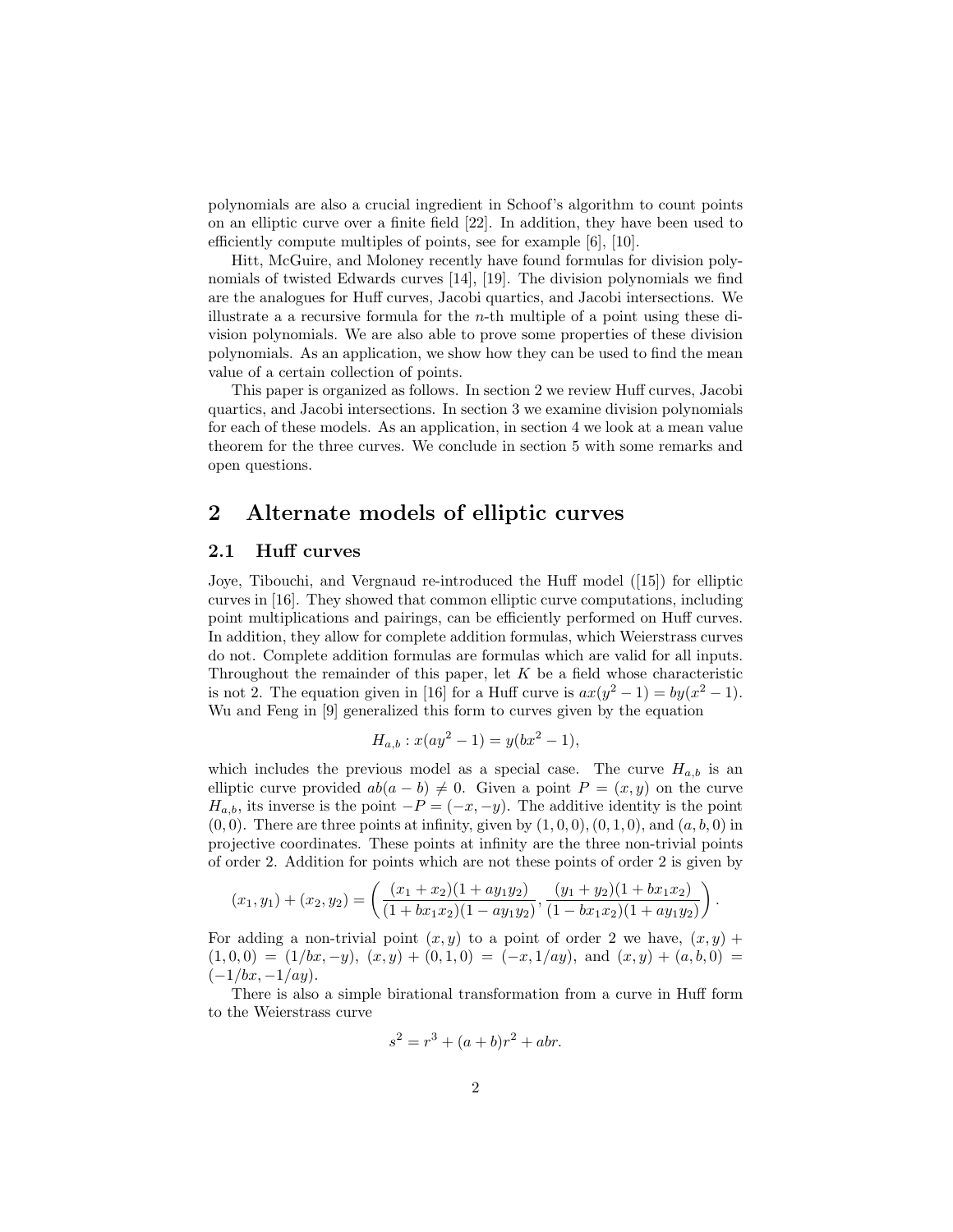The transformation is given by

$$
(r,s)=\left(\frac{bx-ay}{y-x},\frac{b-a}{y-x}\right),
$$

for points with  $x \neq y$ . The only point on  $H_{a,b}$  with  $x = y$  is  $(0, 0)$  which is mapped to  $\infty$ . The inverse transformation is given by

$$
(x,y) = \left(\frac{r+a}{s}, \frac{r+b}{s}\right),\,
$$

for points  $(r, s)$  with  $s \neq 0$ . The points with  $s = 0$  are the points of order 2 which get sent to the points at infinity on  $H_{a,b}$ .

#### 2.2 Jacobi quartics

There is another model of elliptic curves known as Jacobi quartics. For a background on these curves, see [3], [4], [13]. We recall only the basic facts. Any elliptic curve with a point of order 2 can be put into Jacobi quartic form, with equation

$$
J_{d,e}: y^2 = ex^4 - 2dx^2 + 1,
$$

where we require  $e(d^2 - e) \neq 0$ . The identity element is  $(0, 1)$ , and the point  $(0, -1)$  has order 2. The inverse of the point  $(x, y)$  is  $(-x, y)$ . The addition formula on  $J_{d,e}$  is given by

$$
(x_1, y_1) + (x_2, y_2)
$$
  
=  $\left(\frac{x_1y_2 + y_1x_2}{1 - e(x_1x_2)^2}, \frac{(1 + e(x_1x_2)^2)(y_1y_2 - 2dx_1x_2) + 2ex_1x_2(x_1^2 + x_2^2)}{(1 - e(x_1x_2)^2)^2}\right)$ 

.

This addition formula can be efficiently implemented, which is one of the primary advantages of writing an elliptic curve in this form [11]. Another is that this addition formula protects against side-channel attacks [3], [13]. There is a birational transformation from a Jacobi quartic curve to a curve in Weierstrass form with point of order 2. For points with  $x \neq 0$ , the map

$$
(r,s)=\left(2\frac{3(y+1)-dx^2}{3x^2},4\frac{(y+1)-dx^2}{x^3}\right),
$$

sends the curve  $J_{d,e}$  to the Weierstrass curve

$$
s^{2} = r^{3} - 4\frac{3e + d^{2}}{3}r - \frac{16}{27}d(d^{2} - 9e).
$$

The point  $(0, 1)$  corresponds to  $\infty$ , and the point of order 2  $(0, -1)$  goes to the point  $(4d/3, 0)$ . The inverse from the Weierstrass curve  $s^2 = r^3 + ar + b$ , with point of order  $2(p, 0)$  is given by

$$
(x,y) = \left(\frac{2(r-p)}{s}, \frac{(2r+p)(r-p)^2 - s^2}{s^2}\right)
$$
,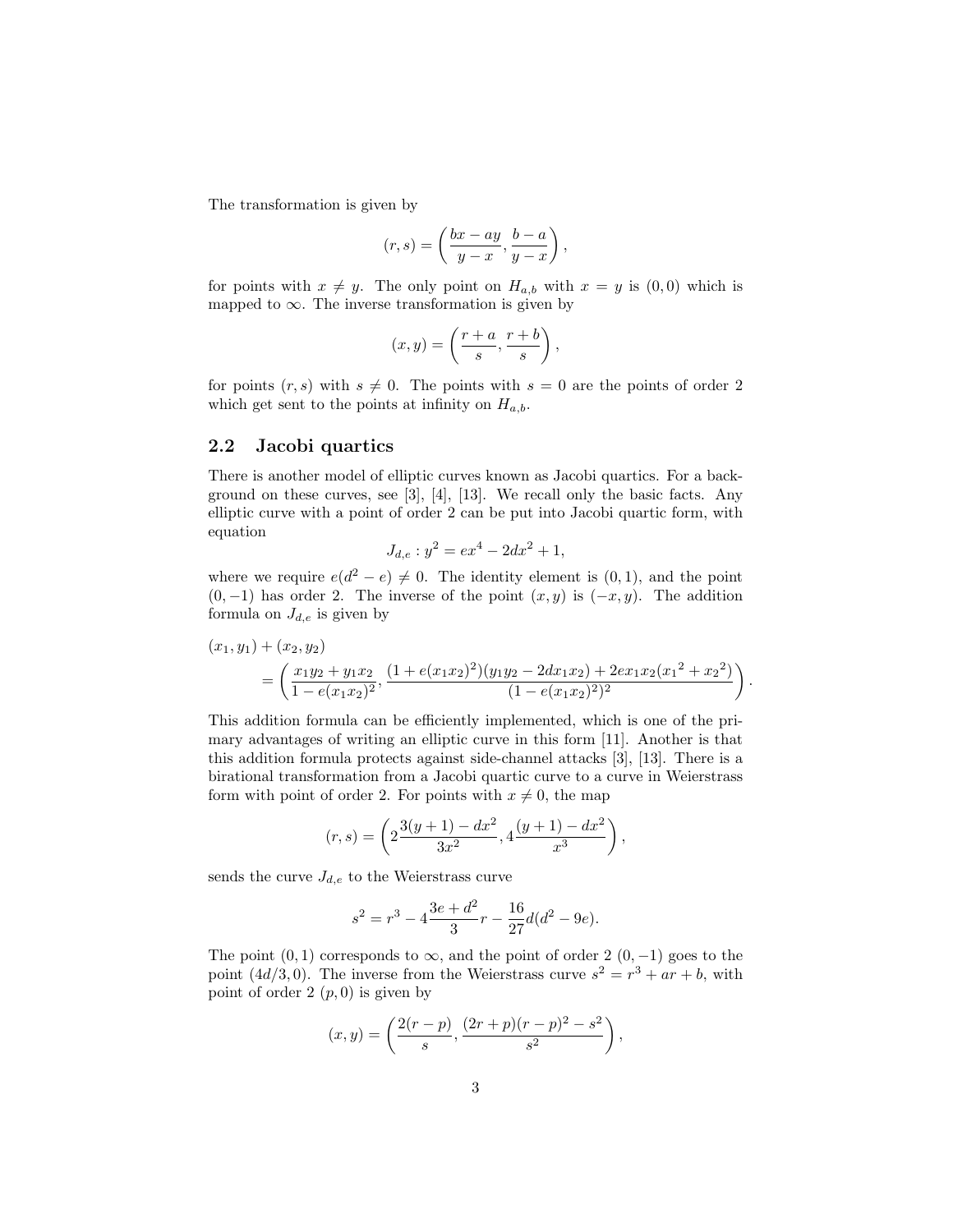with the image being the Jacobi quartic  $J_{d,e}$  with  $d = 3p/4$ , and  $e = -(3p^2 +$ 4a)/16. The points  $\infty$ ,  $(p, 0)$  are exceptional, and get sent to  $(0, 1)$  and  $(0, -1)$ respectively.

#### 2.3 Jacobi intersections

Representing elliptic curves as the intersection of two quadratic surfaces was first introduced in [4]. This model is known as Jacobi intersections. In [4], Chudnovsky and Chudnovsky showed that common elliptic curve computations can be efficiently performed on Jacobi intersections. Since then, more efficient ways to implement these computations have been found. See for instance [3], [11], and [13]. The equation for a curve given as a Jacobi intersection is

$$
J_b: \frac{u^2 + v^2 = 1}{bu^2 + w^2 = 1}.
$$

The curve  $J_b$  is an elliptic curve provided  $b(1 - b) \neq 0$ . Given a point  $P =$  $(u, v, w)$  on the curve  $J_b$ , its inverse is the point  $-P = (-u, v, w)$ . The additive identity is the point  $(0, 1, 1)$ . On any Jacobi intersection curve, there are always three points of order 2, given by  $(0, 1, -1)$ ,  $(0, -1, 1)$ , and  $(0, -1, -1)$ . The addition law is given by

$$
(u_1, v_1, w_1) + (u_2, v_2, w_2) =
$$
  

$$
\left(\frac{u_1v_2w_2 + u_2v_1w_1}{v_2^2 + u_2^2w_1^2}, \frac{v_1v_2 - u_1u_2w_1w_2}{v_2^2 + u_2^2w_1^2}, \frac{w_1w_2 - bu_1u_2v_1v_2}{v_2^2 + u_2^2w_1^2}\right).
$$

There is also a simple birational transformation from a Jacobi intersection curve to the Weierstrass curve

$$
y^2 = x(x+1)(x+1-b).
$$

The transformation is given by

$$
(u, v, w) = \left(\frac{-2y}{x^2 + 2x + 1 - b}, \frac{x^2 + b - 1}{x^2 + 2x + 1 - b}, \frac{x^2 + 2(1 - b)x + 1 - b}{x^2 + 2x + 1 - b}\right),\,
$$

with  $\infty$  going to  $(0, 1, 1)$ . The inverse transformation is given by

$$
(x,y) = \left(\frac{(1-b)(w-1)}{bv - w + 1 - b}, \frac{b(1-b)u}{bv - w + 1 - b}\right),\,
$$

for points  $(u, v, w) \neq (0, 1, 1)$ . The point  $(0, 1, 1)$  is mapped to  $\infty$ .

## 3 Division polynomials

#### 3.1 Division polynomials for Weierstrass curves

We begin by recalling the standard division polynomials for Weierstrass curves. We write  $[n](x, y)$  to denote the *n*-th multiple of a point  $(x, y)$ .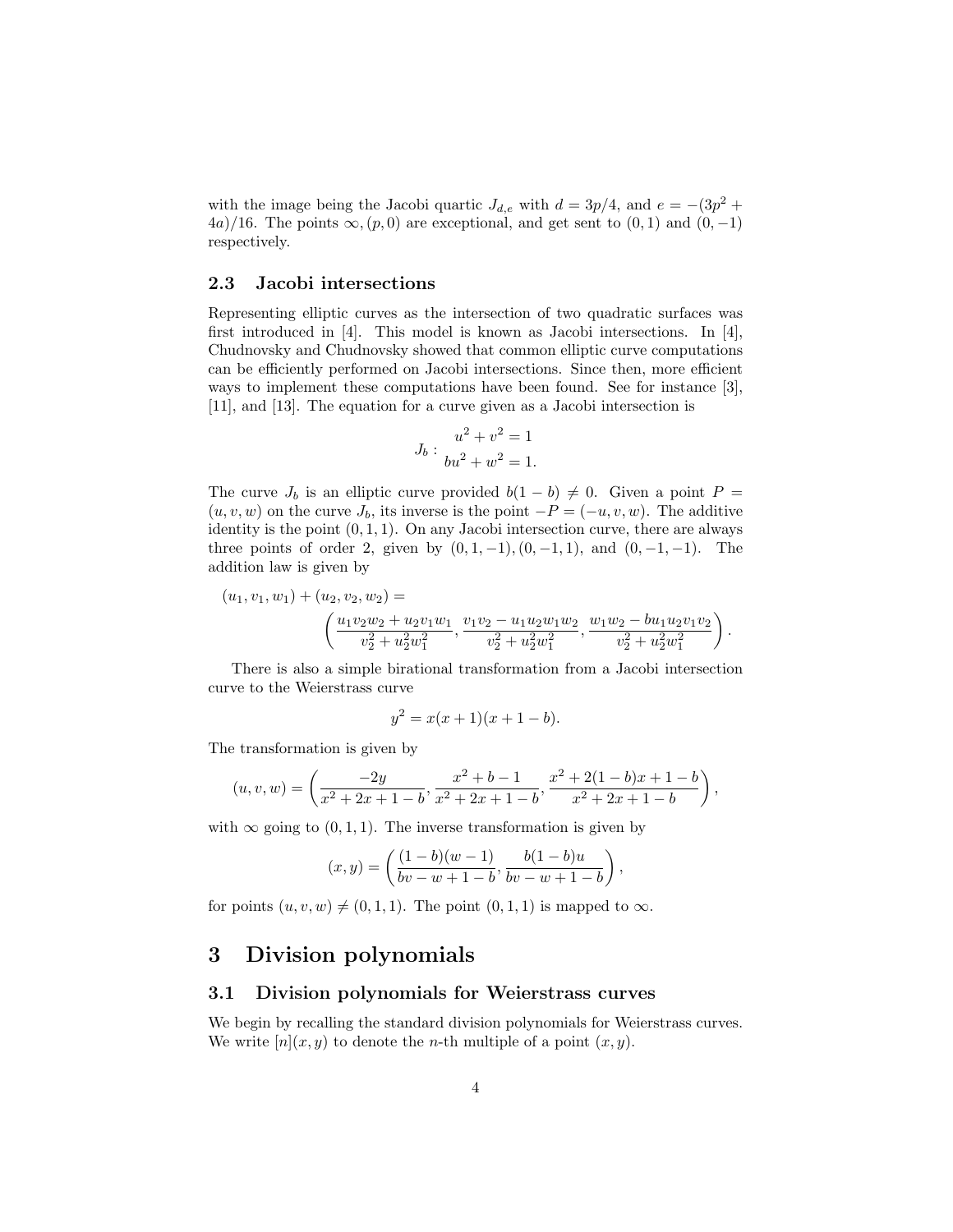**Theorem 1** Let E be given by  $y^2 = x^3 + ax + b$ , over a field whose characteristic is not 2. Then for any point  $(x, y)$ 

$$
[n](x,y) = \left(\frac{\phi_n(x,y)}{\psi_n^2(x,y)}, \frac{\omega_n(x,y)}{\psi_n^3(x,y)}\right).
$$

The functions  $\phi_n, \omega_n$ , and  $\psi_n$  in  $\mathbb{Z}[x, y]$  are defined recursively by

$$
\psi_0 = 0
$$
  
\n
$$
\psi_1 = 1
$$
  
\n
$$
\psi_2 = 2y
$$
  
\n
$$
\psi_3 = 3x^4 + 6ax^2 + 12bx - a^2
$$
  
\n
$$
\psi_4 = 4y(x^6 + 5ax^4 + 20bx^3 - 5a^2x^2 - 4abx - 8b^2 - a^3)
$$
  
\n
$$
\psi_{2n+1} = \psi_{n+2}\psi_n^3 - \psi_{n-1}\psi_{n+1}^3 \text{ for } n \ge 2
$$
  
\n
$$
\psi_{2n} = \frac{\psi_n}{2y} (\psi_{n+2}\psi_{n-1}^2 - \psi_{n-2}\psi_{n+1}^2) \text{ for } n \ge 3,
$$

and

$$
\phi_n = x\psi_n^2 - \psi_{n+1}\psi_{n-1}
$$
  

$$
\omega_n = \frac{1}{4y} \left( \psi_{n+2}\psi_{n-1}^2 - \psi_{n-2}\psi_{n+1}^2 \right).
$$

Proof These formulas are well-known. For example, see [23] or [24] for details.  $\Box$ 

The polynomial  $\psi_n$  is called the *n*-th division polynomial of E. It is easy to see that a point  $P = (x, y)$  satisfies  $[n]P = \infty$  if and only if  $\psi_n(x) = 0$ . Divison polynomials are an important tool for computing multiples of points. They also play a key role in Schoof's algorithm for counting the number of points on an elliptic curve over a finite field [22]. In addition, they have been used to efficiently compute multiples of points, see for example [6], [10].

#### 3.2 Division polynomials for Huff curves

We now look at division polynomials for Huff curves. Again we write the coordinates of  $[n](x, y)$  as  $(x_n, y_n)$ . In particular, let  $(x_2, y_2)$  be the coordinates of  $[2](x, y)$ . As the defining equation for the Huff curve  $H_{a,b}$  is symmetric with regards to  $x$  and  $y$  when  $a$  and  $b$  are interchanged, we only look at the  $x$ coordinates. By symmetry, all our results are valid for the y-coordinates if we replace  $y$  for  $x$ , and  $a$  for  $b$ .

**Theorem 2** Let  $F_1(x) = 1, F_2(x) = 1, G_1(x) = 1, and G_2(x) = 1.$  Define polynomials  $h_1(x) = 4b^2x^4 - 8bx^2 + 16ax^2 + 4$ , and  $h_2(x) = b^2x^4 - 1$ . Then we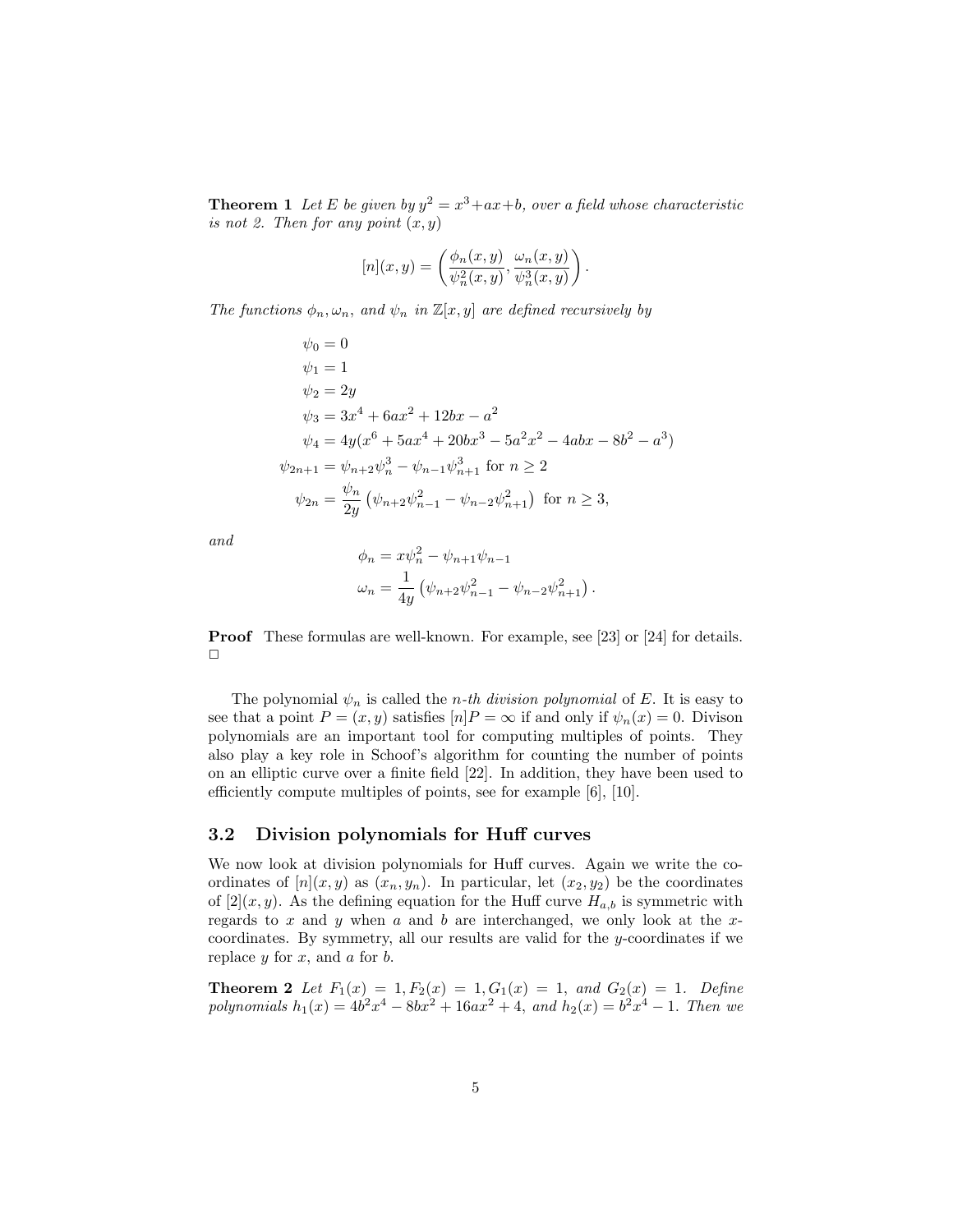have

$$
x_{2n} = x_2 \frac{F_{2n}(x)}{G_{2n}(x)}
$$

$$
x_{2n+1} = x \frac{F_{2n+1}(x)}{G_{2n+1}(x)},
$$

where the  $F_i$  and  $G_i$  are polynomials defined recursively for  $n > 1$  by

$$
F_{2n+1} = G_{2n-1} (h_1 F_{2n}^2 - h_2^2 G_{2n}^2),
$$
  
\n
$$
G_{2n+1} = F_{2n-1} (h_2^2 G_{2n}^2 - b^2 x^4 h_1 F_{2n}^2),
$$
  
\n
$$
F_{2n+2} = h_2^2 G_{2n} (F_{2n+1}^2 - G_{2n+1}^2),
$$
  
\n
$$
G_{2n+2} = h_1 F_{2n} (G_{2n+1}^2 - b^2 x^4 F_{2n+1}^2).
$$

**Proof** The following proof comes from a similar approach in [19] to calculate division polynomials for Edwards curves. They in turn were motivated by the polynomials Abel studied in proving his theorem on the n-division points of the lemniscate [1]. Let  $(r_+, s_+) = (r_1, s_1) + (r_2, s_2)$  and  $(r_-, s_-) = (r_1, s_1) - (r_2, s_2)$ . Then using the addition law for Huff curves, we have

$$
r_{+}r_{-} = \frac{r_1^2 - r_2^2}{1 - b^2 r_1^2 r_2^2}.
$$

Setting  $r_1 = x_n$  and  $r_2 = x$ , we see that

$$
x_{n+1} = \frac{1}{x_{n-1}} \frac{x_n^2 - x^2}{1 - b^2 x^2 x_n^2}.
$$

Now note that

$$
[2](x,y) = (x_2, y_2) = \left(\frac{2x(1+ay^2)}{(1+bx^2)(1-ay^2)}, \frac{2y(1+bx^2)}{(1-bx^2)(1+ay^2)}\right).
$$

Replacing  $y^2$  by  $(y(bx^2 - 1) + x)/(ax)$  and simplifying the expression, we find that

$$
x_2^2 = x^2 \frac{4b^2x^4 - 8bx^2 + 16ax^2 + 4}{(b^2x^4 - 1)^2} = x^2 \frac{h_1(x)}{h_2(x)^2}.
$$
 (3.1)

We will now use induction to prove the recursion formulas given above. For  $x_1$  and  $x_2$  the theorem is trivially true. We assume the result holds for all  $n$ , and show it is true for  $n + 1$ . There are two cases depending on whether *n* is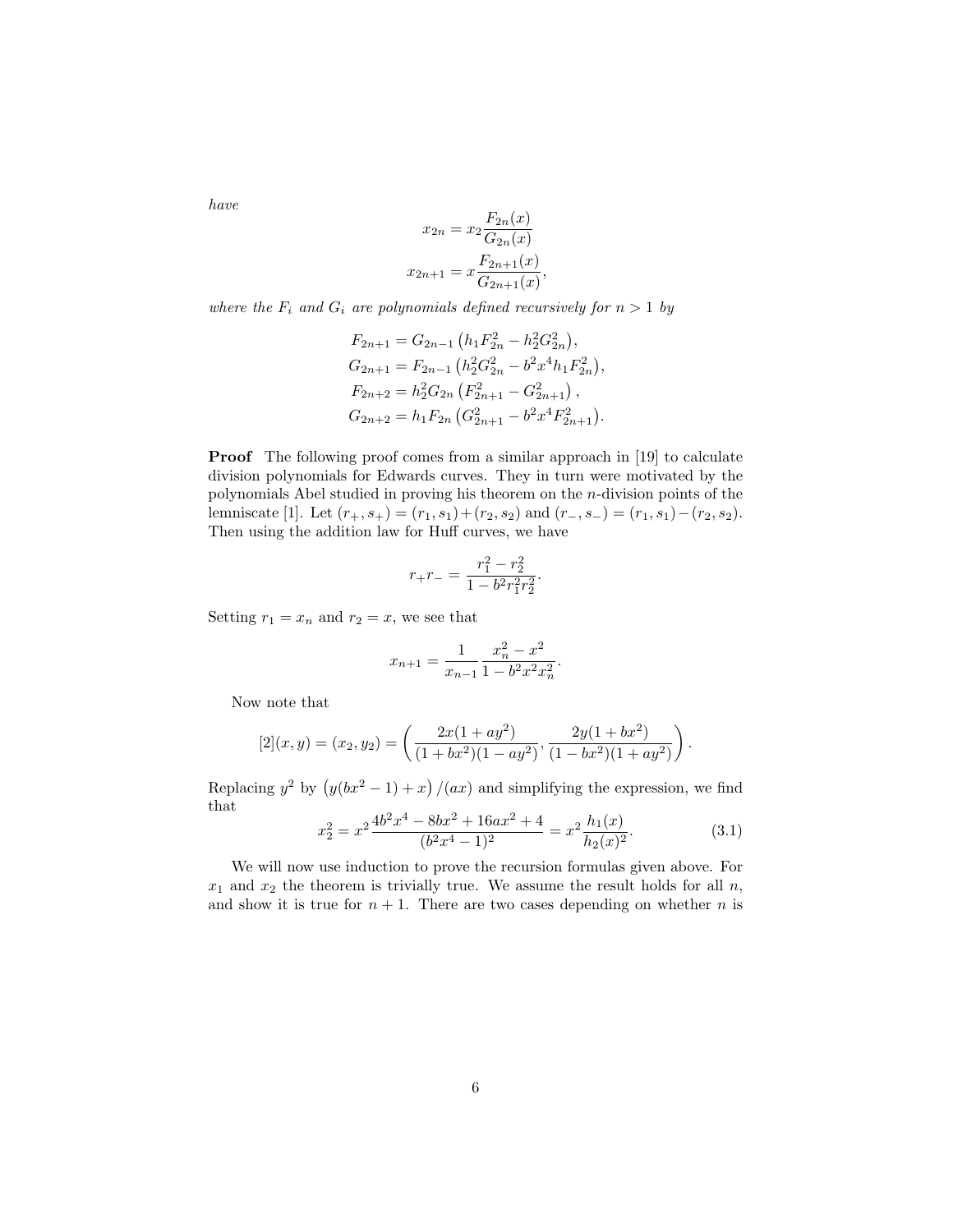even or odd. For odd  $n = 2k + 1$  we calculate

$$
x_{n+1} = x_{2k+2} = \frac{1}{x_{2k}} \frac{x_{2k+1}^2 - x^2}{1 - b^2 x^2 x_{2k+1}^2},
$$
  
\n
$$
= \frac{G_{2k}}{x_2 F_{2k}} \frac{x^2 \frac{F_{2k+1}^2}{G_{2k+1}^2} - x^2}{1 - b^2 x^4 \frac{F_{2k+1}^2}{G_{2k+1}^2}},
$$
  
\n
$$
= x_2 \frac{x^2 G_{2k}}{x_2^2 F_{2k}} \frac{F_{2k+1}^2 - G_{2k+1}^2}{G_{2k+1}^2 - b^2 x^4 F_{2k+1}^2},
$$
  
\n
$$
= x_2 \frac{h_2^2 G_{2k}}{h_1 F_{2k}} \frac{F_{2k+1}^2 - G_{2k+1}^2}{G_{2k+1}^2 - b^2 x^4 F_{2k+1}^2},
$$
  
\n
$$
= x_2 \frac{F_{n+1}}{G_{n+1}}.
$$

Similarly, when  $n = 2k$  is even,

$$
x_{n+1} = x_{2k+1} = \frac{1}{x_{2k-1}} \frac{x_{2k}^2 - x^2}{1 - b^2 x^2 x_{2k}^2},
$$
  

$$
= \frac{G_{2k-1}}{x F_{2k-1}} \frac{x_2^2 \frac{F_{2k}^2}{G_{2k}^2} - x^2}{1 - b^2 x^2 x_2^2 \frac{F_{2k}^2}{G_{2k}^2}},
$$
  

$$
= x \frac{G_{2k-1}}{F_{2k-1}} \frac{h_1 F_{2k}^2 - h_2^2 G_{2k}^2}{h_2^2 G_{2k}^2 - b^2 x^4 h_1 F_{2k}^2},
$$
  

$$
= x \frac{F_{n+1}}{G_{n+1}}.
$$

This proves the theorem.  $\Box$ 

The recursive formulas given above lead to the polynomials  $F_n$  and  $G_n$  having high degree in x. Furthermore, the rational function  $\frac{F_n}{G_n}$  can be simplified by removing common factors. The following theorem is important as it eliminates these common factors, thus reducing the degrees of the division polynomials. For example, the degree in  $x$  of  $F_9$  is 2304, while the degree of the reduced polynomial  $f_9$  is 80. In fact, the degrees of the  $F_n$  and  $G_n$  grow exponentially while it will be shown that the degrees of the  $f_n$  and  $g_n$  only grow quadratically.

**Theorem 3** Define  $f_1 = 1, f_2 = 1, g_1 = 1, and g_2 = 1$ . For  $n > 1$ , let

$$
f_{2n+1} = \begin{cases} \frac{h_1 f_{2n}^2 - h_2^2 g_{2n}^2}{h_2^2 f_{2n-1}}, & \text{if } 2n+1 \equiv 1 \mod 4 \\ \\ \frac{h_1 f_{2n}^2 - h_2^2 g_{2n}^2}{f_{2n-1}}, & \text{if } 2n+1 \equiv 3 \mod 4 \end{cases}
$$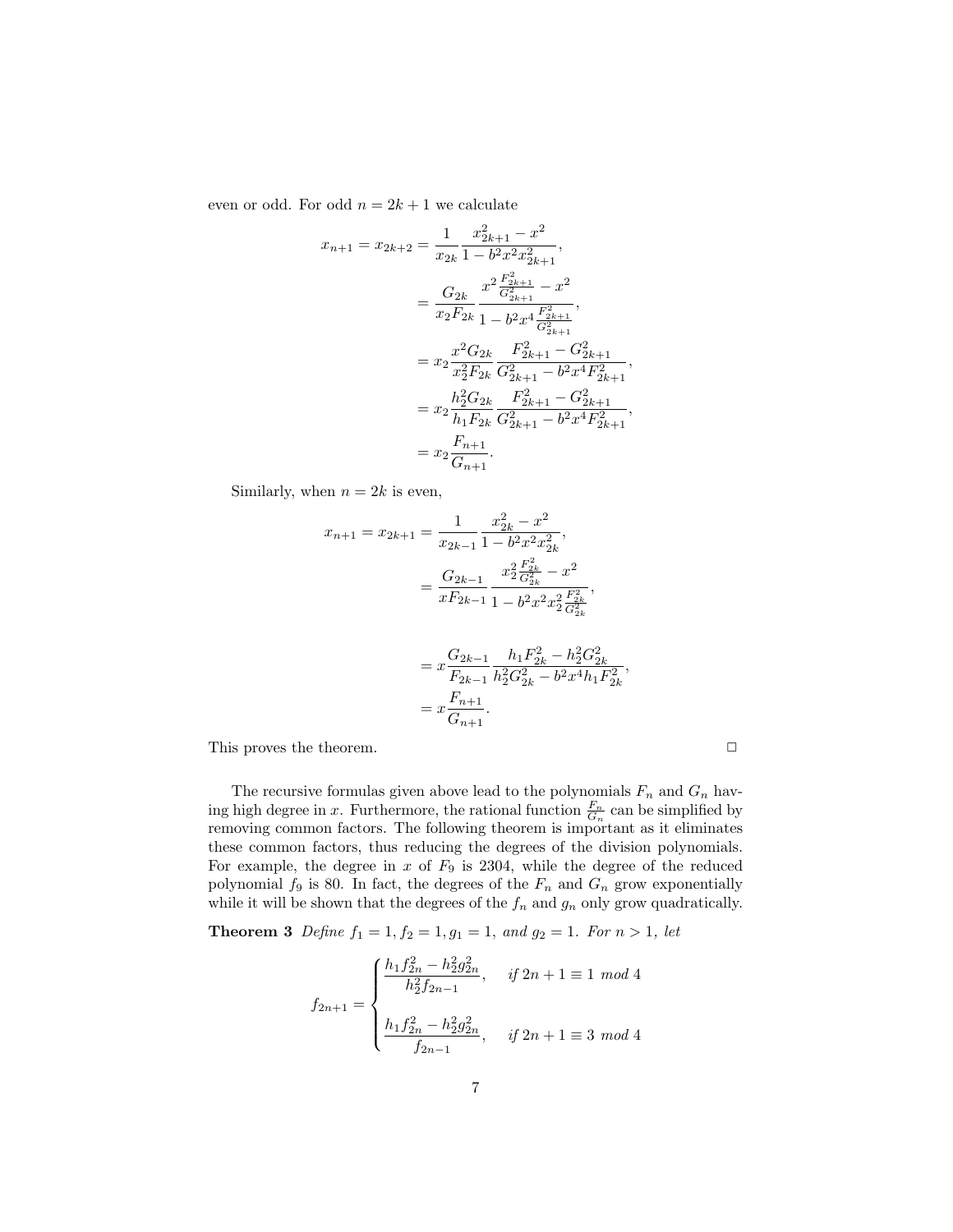$$
g_{2n+1} = \begin{cases} \frac{h_2^2 g_{2n}^2 - b^2 x^4 h_1 f_{2n}^2}{h_2^2 g_{2n-1}}, & \text{if } 2n+1 \equiv 1 \mod 4\\ \frac{h_2^2 g_{2n}^2 - b^2 x^4 h_1 f_{2n}^2}{g_{2n-1}}, & \text{if } 2n+1 \equiv 3 \mod 4 \end{cases}
$$

 $22.29$ 

and

$$
f_{2n+2} = \frac{h_2(f_{2n+1}^2 - g_{2n+1}^2)}{h_1 f_{2n}},
$$
  

$$
g_{2n+2} = \frac{(g_{2n+1}^2 - b^2 x^4 f_{2n+1}^2)}{h_2 g_{2n}}.
$$

The functions  $f_n(x)$  and  $g_n(x)$  are polynomials in x satisfying  $x_{2n} = x_2 \frac{f_{2n}(x)}{g_{2n}(x)}$  $\frac{J_{2n}(x)}{g_{2n}(x)},$ and  $x_{2n+1} = x \frac{f_{2n+1}(x)}{g_{2n+1}(x)}$  $g_{2n+1}(x)$ .

**Proof** Note the similarities in the definitions of  $F_n$  and  $f_n$  and also between  $G_n$  and  $g_n$ . Since the  $f_n$  and  $g_n$  are just the  $F_n$  and  $G_n$  with their common factors cancelled then  $F_n/G_n = f_n/g_n$ , and we immediately have that  $x_{2n} =$  $x_2 \frac{f_{2n}(x)}{g_{2n}(x)}$  $\frac{f_{2n}(x)}{g_{2n}(x)}$ , and  $x_{2n+1} = x \frac{f_{2n+1}(x)}{g_{2n+1}(x)}$  $\frac{f_{2n+1}(x)}{g_{2n+1}(x)}$ . All we need to show is that the  $f_n$ , and  $g_n$  are polynomials in x. We do this on a case by case basis.

We begin by showing  $f_{2n-1}|(h_1f_{2n}^2 - h_2^2g_{2n}^2)$ . Let  $\gamma \in \overline{K}, \gamma \neq 0$  be a root of  $f_{2n-1}$ . Then for some  $\delta \in \overline{K}$ , we have  $(\gamma, \delta)$  is a point of order  $2n-1$  on  $H_{a,b}$ . It follows that  $[2n](\gamma, \delta) = (\gamma, \delta)$ , so  $x_{2n}(\gamma) = \gamma$ . Squaring this equation, we find that by Theorem 2 and (3.1)

$$
\gamma^2 = x_{2n}^2(\gamma),
$$
  
=  $x_2^2(\gamma) \frac{f_{2n}^2(\gamma)}{g_{2n}^2(\gamma)},$   
=  $\gamma^2 \frac{h_1(\gamma) f_{2n}^2(\gamma)}{h_2^2(\gamma) g_{2n}^2(\gamma)}$ 

so  $h_1(\gamma) f_{2n}^2(\gamma) - h_2^2(\gamma) g_{2n}^2(\gamma) = 0$ . As  $\gamma$  was an arbitrary root, then we've shown that  $f_{2n-1}$  divides  $h_1 f_{2n}^2 - h_2^2 g_{2n}^2$ .

We similarly see that  $f_{2n-2}$  divides  $f_{2n-1}^2 - g_{2n-1}^2$ . Let  $\gamma$  be a root of  $f_{2n-2}$ . Then it follows that  $x_{2n-1}(\gamma) = \gamma$  and squaring this yields

$$
\gamma^2 = \gamma^2 \frac{f_{2n-1}^2(\gamma)}{g_{2n-1}^2(\gamma)}.
$$

So  $\gamma$  is a root of  $f_{2n-1}^2 - g_{2n-1}^2$ , which proves  $f_{2n-2}$  divides  $f_{2n-1}^2 - g_{2n-1}^2$ .

Next we check that  $g_{2n-1}$  is a factor of  $h_2^2 g_{2n}^2 - b^2 x^4 h_1 f_{2n}^2$ . If  $\gamma$  is a root of  $g_{2n-1}$ , then for some  $\delta$ , the point  $P = (\gamma, \delta)$  is on  $H_{a,b}$ , and  $[2n-1]P$  is a point at infinity of order 2. As  $[2n]P = [2n-1]P + P$ , by the addition law for adding points at infinity we know that  $x_{2n}(\gamma)$  must equal  $-\gamma$  or  $\pm 1/b\gamma$ . We claim that it is not  $-\gamma$ . If  $x_{2n}(\gamma) = -\gamma$  then the point  $[2n-1]P =$  $(0, 1, 0)$ , and  $[2n - 2]P = -P + (0, 1, 0)$ . We have that  $[4n - 1]P = -P$ , so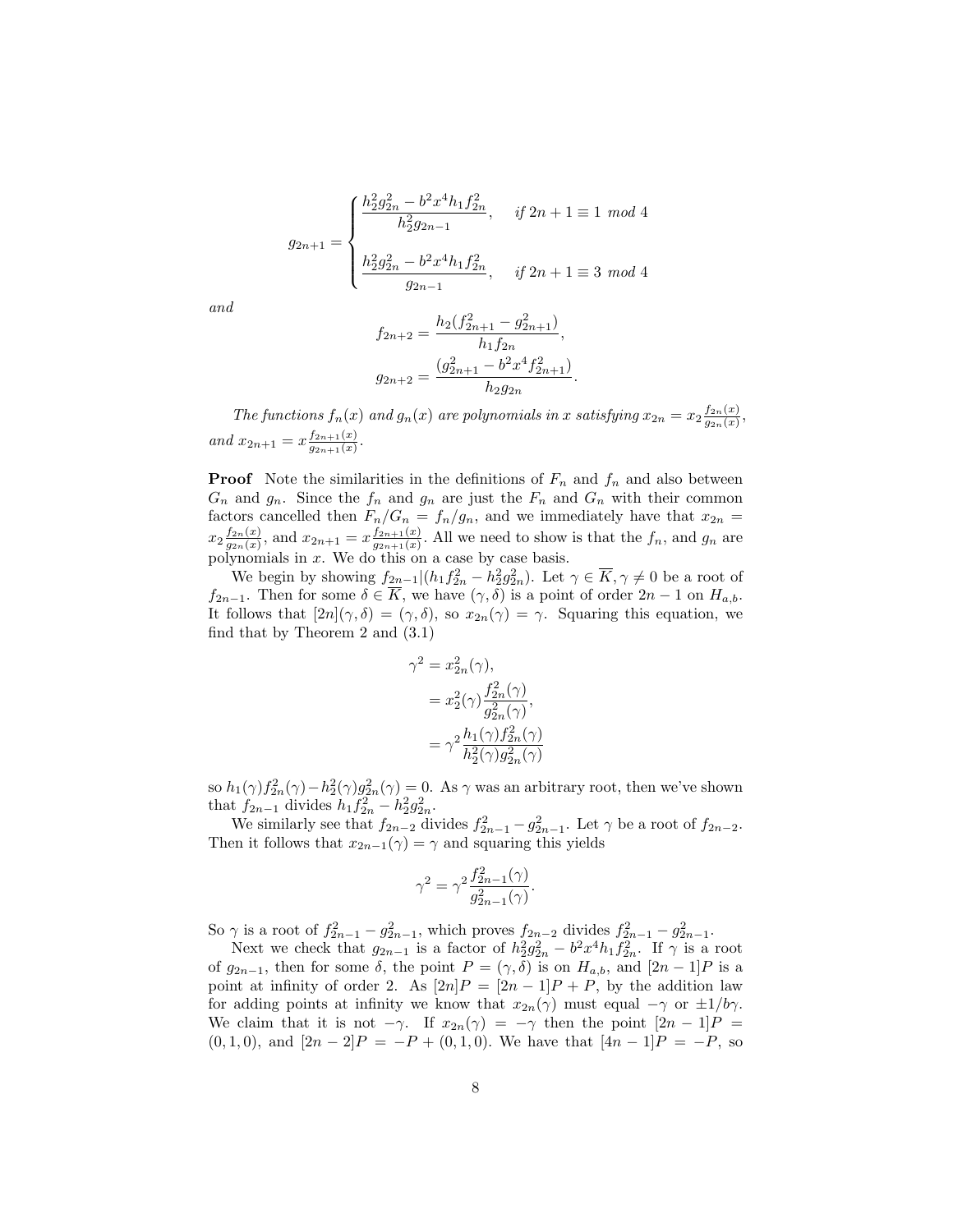$[2n+1]P = [4n-1]P - [2n-2]P = -P + P - (0,1,0) = (0,1,0).$  But  $[2n+1]P = (0,1,0) = [2n-1]P$  implies that P is a point of order 2, which is contrary to P being an affine point. So  $x_{2n}^2(\gamma) = 1/b^2 \gamma^2$  or

$$
\frac{1}{b^2\gamma^2} = \gamma^2 \frac{h_1(\gamma) f_{2n}^2(\gamma)}{h_2^2(\gamma) g_{2n}^2(\gamma)}.
$$

We see  $\gamma$  is a root of  $h_2^2 g_{2n}^2 - b^2 x^4 h_1 f_{2n}^2$ . As  $\gamma$  was an arbitrary root then  $g_{2n-1}$  divides  $h_2^2 g_{2n}^2 - b^2 x^4 h_1 f_{2n}^2$ . By an analogous argument (which we omit for brevity) it can be shown that  $g_{2n-2}$  givides  $g_{2n-1}^2 - b^2 x^4 f_{2n-1}^2$ .

We now verify that  $h_1$  and  $h_2$  divide the numerators of  $f_{2n}$  and  $g_{2n}$  respectively. For this we use induction. The base case is  $n = 2$ , and we calculate

$$
f_3^2 - g_3^2 = -8h_1h_2\left(b^4x^8 + 8ab^2x^6 - 4b^3x^6 + 6b^2x^4 + 8ax^2 - 4bx^2 + 1\right)
$$

and

$$
g_3^2 - b^2 x^4 f_3^2 = h_2 (b^4 x^8 + 4 b^3 x^6 + 16 a b x^4 - 10 b^2 x^4 + 4 b x^2 + 1)
$$
  

$$
(-b^4 x^8 + 4 b^3 x^6 + 16 a b x^4 - 6 b^2 x^4 + 4 b x^2 - 1).
$$

Assume now that  $h_1$  divides  $f_{2n-1}^2 - g_{2n-1}^2$  and  $h_2$  divides  $g_{2n-1}^2 - b^2 x^4 f_{2n-1}^2$ . The numerator of  $f_{2n+1}^2 - g_{2n+1}^2$  is

$$
= g_{2n-1}^2 (h_1 f_{2n}^2 - h_2^2 g_{2n}^2)^2 - f_{2n-1}^2 (h_2^2 g_{2n}^2 - b^2 x^4 h_1 f_{2n}^2)^2
$$
  
=  $h_1 j(x) - h_2^4 g_{2n}^4 (f_{2n-1}^2 - g_{2n-1}^2)$ , (3.2)

,

where  $j = g_{2n-3}^2(h_1f_{2n-2}^4 - 2h_2^2f_{2n-2}^2g_{2n-2}^2) - f_{2n-3}^2(-2b^2x^4h_2^2f_{2n-2}^2g_{2n-2}^2 +$  $b^4x^8h_1f_{2n-2}^4$ ). By the induction hypothesis, we see the expression for  $f_{2n+1}^2$  –  $g_{2n+1}^2$  in (3.2) is divisble by  $h_1$ . Similarly, the numerator of  $g_{2n+1}^2 - b^2 x^4 f_{2n+1}^2$  is 

$$
= f_{2n-1}^2 (h_2^2 g_{2n}^2 - b^2 x^4 h_1 f_{2n}^2)^2 - b^2 x^4 g_{2n-1}^2 (h_1 f_{2n}^2 - h_2^2 g_{2n}^2)^2
$$
  
=  $h_2 k(x) - b^2 x^4 h_1^2 f_{2n}^4 (g_{2n-1}^2 - b^2 x^4 f_{2n-1}^2)$ 

for a certain polynomial  $k(x)$  (which we do not display). By the induction hypothesis, this is divisible by  $h_2$ .

Lastly, we need to show that  $h_2^2/f_{4n}^2$ , but  $h_2^2/f_{4n-2}^2$ . It is clearly true for  $n = 1$  by a straightforward check:  $f_2 = 1$  and  $f_4 = -2h_2^2(b^4x^8 - 4b^3x^6 +$  $8b<sup>2</sup>x<sup>6</sup>a + 6b<sup>2</sup>x<sup>4</sup> - 4bx<sup>2</sup> + 8ax<sup>2</sup> + 1$ . Now we use induction to prove it. We have

$$
f_{4n}^2 = \frac{h_2^2 (f_{4n-1}^2 - g_{4n-1}^2)^2}{h_1^2 f_{4n-2}^2}.
$$

We see  $h_2^2$  divides  $f_{4n}^2$  as there is no cancellation in the denominator by the induction hypothesis. For our other case,

$$
f_{4n+2}^2 = \frac{h_2^2 (f_{4n+1}^2 - g_{4n+1}^2)^2}{h_1^2 f_{4n}^2}
$$

.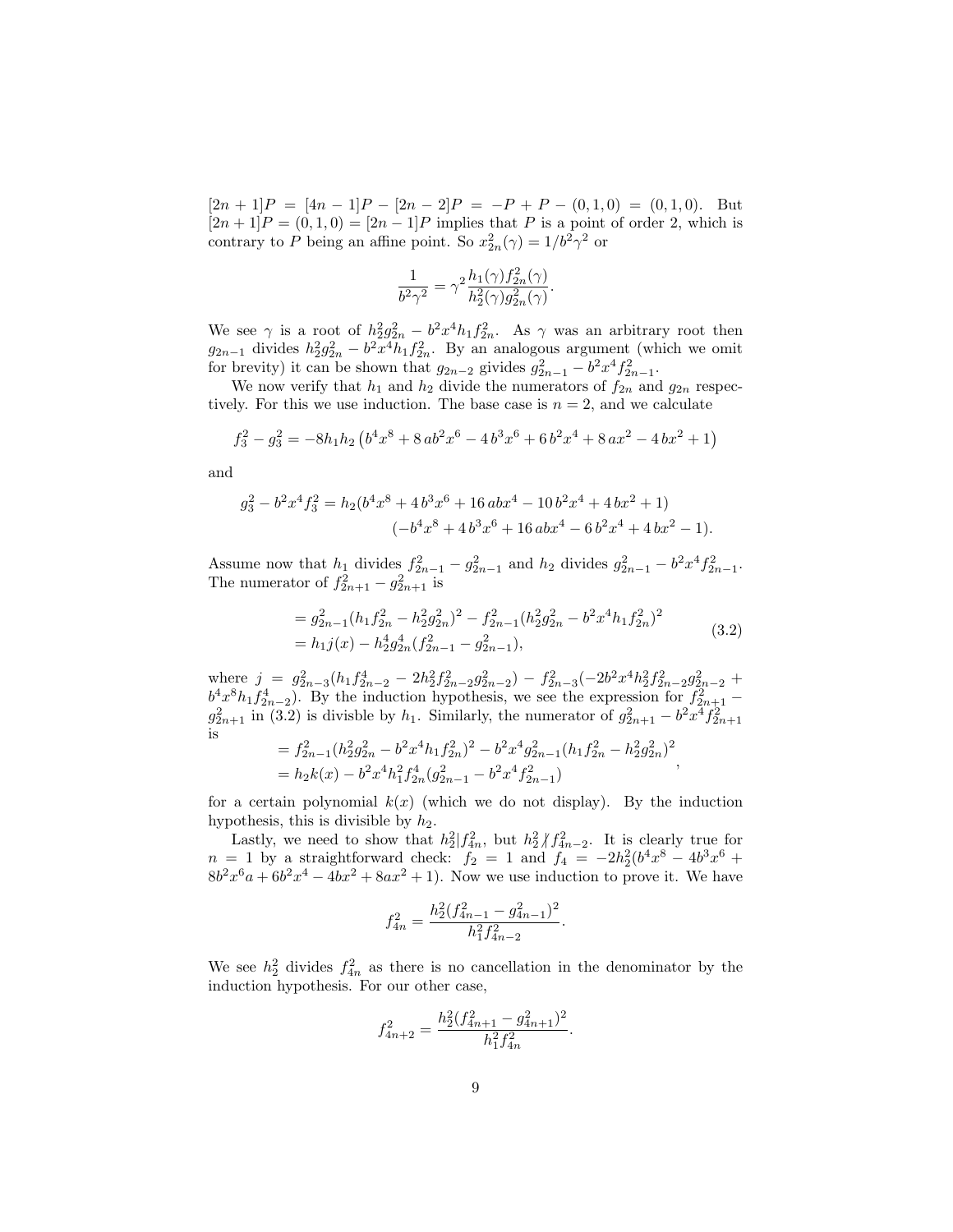But by the induction hypothesis, we have that  $f_{4n}^2$  has a factor of  $h_2^2$  which cancels the  $h_2^2$  in the numerator. This is as desired.

 $\Box$ 

We list the first few non-trivial division polynomials:

$$
f_3 = -b^4x^8 + 6b^2x^4 + (16a - 8b)x^2 + 3,
$$
\n(3.3)  
\n
$$
g_3 = -3b^4x^8 - b^2(16a - 8b)x^6 - 6b^2x^4 + 1,
$$
\n
$$
f_4 = -2(b^2x^4 - 1)^2(b^4x^8 + b^2(8a - 4b)x^6 + 6b^2x^4 + (8a - 4b)x^2 + 1,
$$
\n
$$
g_4 = (b^4x^8 + 4b^3x^6 + b(16a - b)x^4 + 4bx^2 + 1)(-b^4x^8 + 4b^2x^6 + b(16a - 6b)x^4 + 4bx^2 - 1).
$$

We call the  $f_n$  and  $g_n$  the Huff division polynomials. An advantage of our division polynomials is that  $n$ -th one can be computed from the previous two rounds, i.e.,  $f_n$  only depends on  $f_{n-1}, g_{n-1}, f_{n-2}$ , and  $g_{n-2}$ . The division polynomials for Weierstrass curves given in Theorem 1 require the previous  $n/2$ rounds of computation. Just as with the Weierstrass division polynomials, we have an easy criterion for finding *n*-torsion points.

**Corollary 1** For  $n > 2$ , the point  $(x, y) \neq (0, 0)$  on a Huff curve is an n-torsion point if and only if  $f_n(x) = 0$ .

Proof This follows immediately from the previous theorem and the observation that the only point on a Huff curve with  $x$ -coordinate 0 is the identity point  $(0,0).$ 

We are able to describe some properties of the  $f_i$  and  $g_i$  in the following propositions.

**Proposition 1** For  $n \geq 1$  the functions  $f_n$  and  $g_n$  are even functions of x. When n is odd,

$$
f_n(x) = (-1)^{(n-1)/2} b^{(n^2-1)/2} x^{n^2-1} + \dots
$$
  
\n
$$
g_n(x) = (-1)^{(n-1)/2} nb^{(n^2-1)/2} x^{n^2-1} + \dots,
$$
\n(3.4)

and for even n,,

$$
f_n(x) = (-1)^{(n+2)/2} \frac{n}{2} b^{e_n} x^{2e_n} + \dots
$$
  
\n
$$
g_n(x) = (-1)^{(n+2)/2} b^{e_n} x^{2e_n} + \dots
$$
\n(3.5)

where  $e_n = n^2/2$  if  $n \equiv 0 \mod 4$  and  $e_n = n^2/2 - 2$  if  $n \equiv 2 \mod 4$ .

**Proof** As  $f_1, f_2, g_1, g_2, h_1$ , and  $h_2$  are all even functions of x, then it follows from the recursive formulas that the  $f_n$  and  $g_n$  are even functions of x.

To prove (3.4) and (3.5) we use induction. Trivially  $f_1, f_2, g_1$ , and  $g_2$  satisfy the claim and by  $(3.3)$  we see the proposition holds for  $f_3, f_4, g_3$ , and  $g_4$ .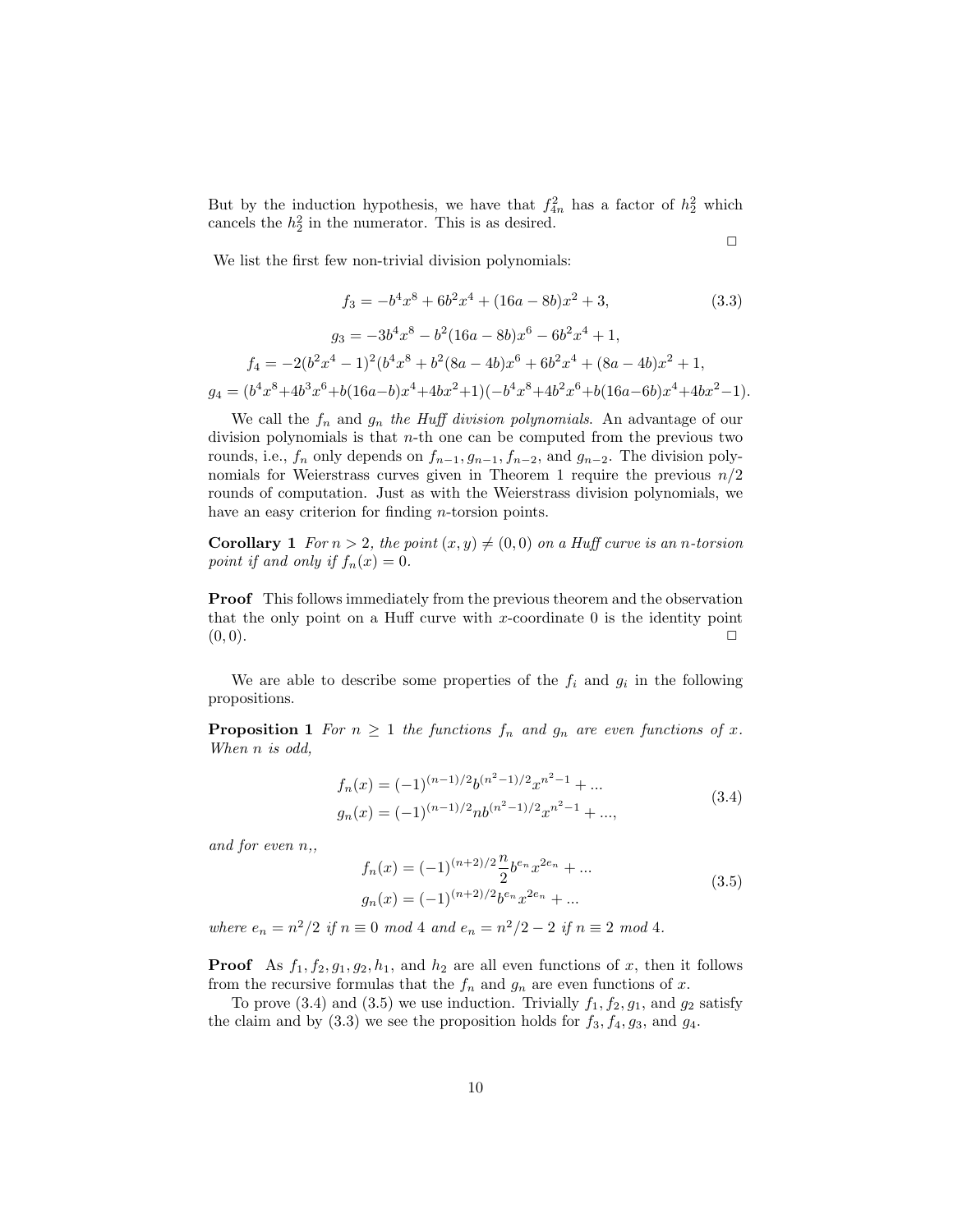Now  
\n
$$
f_{2n} = \frac{h_2 \left(f_{2n-1}^2 - g_{2n-1}^2\right)}{h_1 f_{2n-2}}
$$
\n
$$
= \frac{\left(b^2 x^4 + \dots\right) \left(\left(b^{4n^2 - 4n} x^{8n^2 - 8n} + \dots\right) - \left((2n - 1)^2 b^{4k^2 - 4k} x^{8k^2 - 8k} + \dots\right)\right)}{(4b^2 x^4 + \dots)((-1)^n (n - 1) b^{e_{2n-2}} x^{2e_{2n-2}} + \dots)}
$$
\n
$$
= (-1)^n \frac{\left(b^2 x^4 + \dots\right) \left(-4n(n - 1) b^{4n^2 - 4n} x^{8n^2 - 8n} + \dots\right)}{(4b^2 x^4 + \dots)((n - 1) b^{e_{2n-2}} x^{2e_{2n-2}} + \dots)}
$$
\n
$$
= (-1)^{n+1} n b^{4n^2 - 4n - e_{2n-2}} x^{8n^2 - 8n - 2e_{2n-2}} + \dots
$$

We want this to equal  $(-1)^{(2n+2)/2}$ nb<sup>e2n</sup>  $x^{2e_{2n}}$ , so it remains to be seen that  $e_{2n} = 4n^2 - 4n - e_{2n-2}$ . By the definition of  $e_{2n}$ , we have  $e_{2n-2} + e_{2n}$  equals either  $2(n-1)^2 + 2n^2 - 2$  or  $2(n-1)^2 - 2 + 2n^2$  depending on 2n mod 4. In either case, they both are  $4n^2 - 4n$ . Thus the claim has been proved for  $f_{2n}$ . The proof for  $q_{2n}$  is analogous, and we omit the details.

To verify the claim for the odd case, we again analyze the leading coefficients. We first assume that  $2n + 1 \equiv 3 \mod 4$ . Thus

$$
f_{2n+1} = \frac{(b^2x^4 + ...) (n^2b^{2e_{2n}}x^{4e_{2n}} + ...) - (b^4x^8 + ...) (b^{2e_{2n}}x^{4e_{2n}} + ...)}{(-1)^{n-1}b^{2n^2 - 2n}x^{4n^2 - 4n} + ...}
$$
  
=  $(-1)^n b^{4+2e_{2n} - 2n^2 + 2n}x^{8+4e_{2n} - 4n^2 + 4n} + ...$ 

The claim is true if  $4 + 2e_{2n} - 2n^2 + 2n = ((2n + 1)^2 - 1)/2 = 2n^2 + 2n$ . As  $2n + 1 \equiv 3 \mod 4$ , then  $2n \equiv 2 \mod 4$ , so  $e_{2n} = 2n^2 - 2$ . Substituting this in, we see everything is as desired. If instead we have  $2n + 1 \equiv 1 \mod 4$ , then we need to divide  $f_{2n+1}$  by  $h_2^2 = (b^4x^8 + \ldots)$ . So for this case

$$
f_{2n+1} = (-1)^n b^{2e_{2n} - 2n^2 + 2n} x^{4e_{2n} - 4n^2 + 4n} + \dots \tag{3.6}
$$

As  $e_{2n} = 2n^2$  in this case then  $(3.6)$  is equal to  $(-1)^n b^{2n^2 + 2n} x^{4n^2 + 4n}$  as claimed. This finishes the proof of the leading term for  $f_n$ , n odd. As before, the case  $g_{2n+1}$  is similar to the calculation for  $f_{2n+1}$ , so we leave it to the reader.  $\Box$ 

The following proposition gives some functional equations for the Huff division polynomials.

Proposition 2 For n odd

$$
g_n(x) = (-1)^{(n-1)/2} b^{(n^2-1)/2} x^{n^2-1} f_n\left(\frac{1}{bx}\right), \qquad (3.7)
$$

and for n even

$$
f_n(x)^2 = b^{2e_n} x^{4e_n} f_n\left(\frac{1}{bx}\right)^2,
$$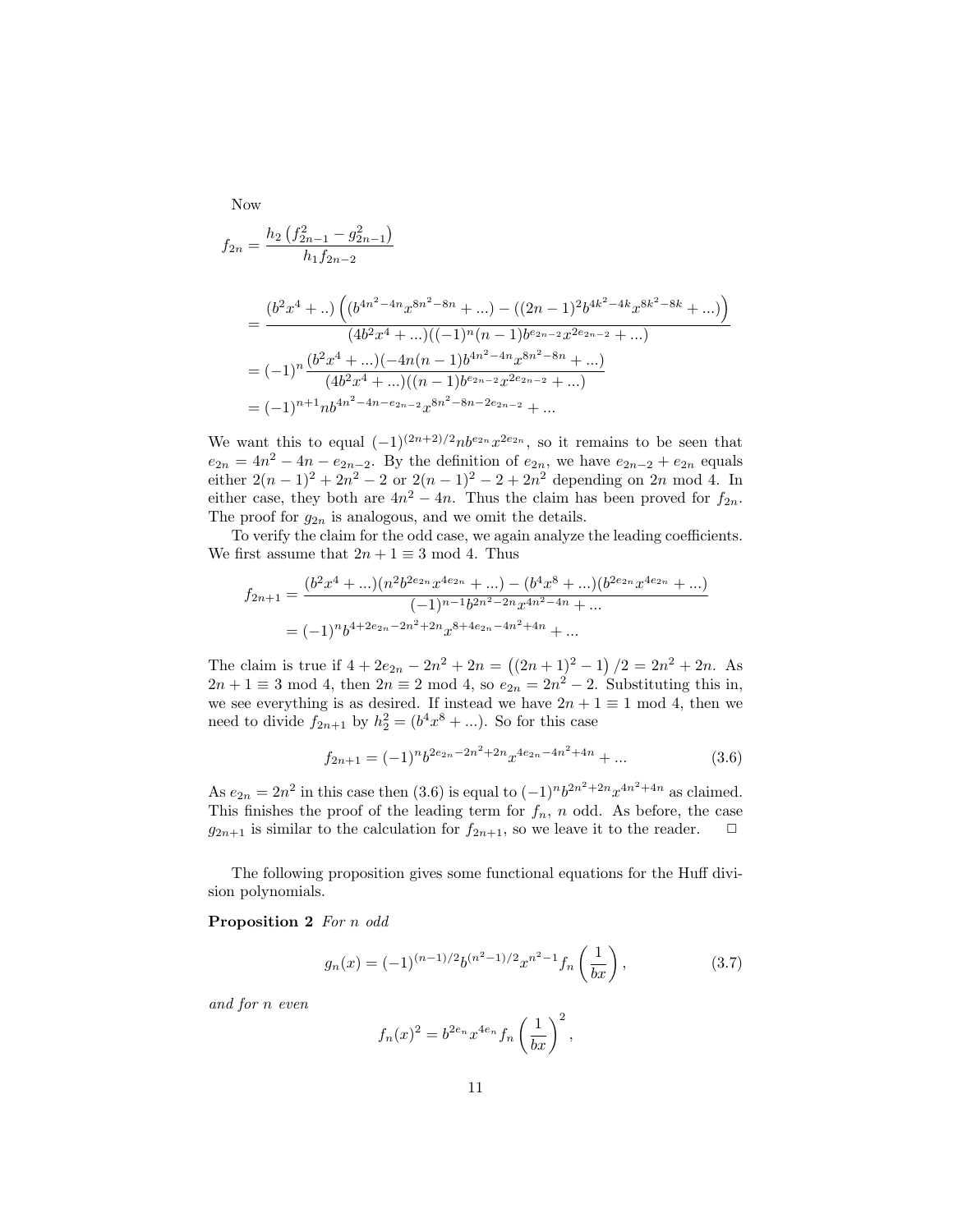$$
g_n(x)^2 = b^{2e_n} x^{4e_n} g_n\left(\frac{1}{bx}\right)^2.
$$

**Proof** Looking at the first few  $f_n$  and  $g_n$  listed in (3.3), we see the result holds for  $n = 1, 2, 3$ , and 4. We again use induction. The first case is when  $n = 2k$ . Then  $\overline{2}$ 

$$
f_{2k}^2\left(\frac{1}{bx}\right) = \frac{h_2^2(\frac{1}{bx})\left(f_{2k-1}^2(\frac{1}{bx}) - g_{2k-1}^2(\frac{1}{bx})\right)^2}{h_1^2(\frac{1}{bx})f_{2k-2}^2(\frac{1}{bx})}.
$$

We know that  $h_1\left(\frac{1}{bx}\right) = h_1(x)/b^2x^4$  and  $h_2\left(\frac{1}{bx}\right) = -h_2(x)/b^2x^4$ . By the induction hypothesis

$$
f_{2k-1}^2\left(\frac{1}{bx}\right) = \frac{1}{b^{4k^2 - 4k}x^{8k^2 - 8k}}g_{2k-1}^2(x),
$$

and

$$
g_{2k-1}^2\left(\frac{1}{bx}\right) = \frac{1}{b^{4k^2-4k}x^{8k^2-8k}}f_{2k-1}^2(x),
$$

so

$$
f_{2k}\left(\frac{1}{bx}\right) = \frac{h_2^2(x)\left(g_{2k-1}^2(x) - f_{2k-1}^2(x)\right)^2}{h_1^2(x)b^{8k^2 - 8k - 2e_{2k-2}}x^{16k^2 - 16k - 4e_{2k-2}}f_{2k-2}^2(x)}
$$

$$
= \frac{f_{2k}^2(x)}{b^{2e_{2k}}x^{4e_{2k}}}.
$$

For the last step we again used the fact that  $e_{2k-2} + e_{2k} = 4k^2 - 4k$ . The proof for  $g_{2k}^2\left(\frac{1}{bx}\right)$  follows in the same way and we omit the details.

For  $n = 2k + 1$ ,  $n \equiv 3 \mod 4$ , we have

$$
f_{2k+1}\left(\frac{1}{bx}\right) = \frac{h_1\left(\frac{1}{bx}\right)f_{2k}^2\left(\frac{1}{bx}\right) - h_2^2\left(\frac{1}{bx}\right)g_{2k}\left(\frac{1}{bx}\right)}{f_{2k-1}\left(\frac{1}{bx}\right)},
$$
  

$$
= (-1)^k \frac{h_2^2(x)g_{2k}^2(x) - b^2x^4h_1(x)f_{2k}^2(x)}{b^{4+2e_{2k}-2k^2+2k}x^{8+4e_{2k}-4k^2+4k}g_{2k-1}(x)}
$$
  

$$
= (-1)^k \frac{g_{2k+1}(x)}{b^{2k^2+2k}x^{4k^2+4k}},
$$

as  $e_{2k} = 2k^2 - 2$  in this case. For the case when  $n \equiv 1 \mod 4$  then we need to put an  $h_2^2$  in the denominator. Recall also that now  $e_{2k} = 2k^2$  as  $2k \equiv 0 \mod 2$ 4. Thus

$$
f_{2k+1}\left(\frac{1}{bx}\right) = \frac{h_1\left(\frac{1}{bx}\right)f_{2k}^2\left(\frac{1}{bx}\right) - h_2^2\left(\frac{1}{bx}\right)g_{2k}\left(\frac{1}{bx}\right)}{h_2^2\left(\frac{1}{bx}\right)f_{2k-1}\left(\frac{1}{bx}\right)},
$$
  

$$
= (-1)^k \frac{h_2^2(x)g_{2k}^2(x) - b^2x^4h_1(x)f_{2k}^2(x)}{b^{2e_{2k}-2k^2+2k}x^{4e_{2k}-4k^2+4k}h_2^2(x)g_{2k-1}(x)}
$$
  

$$
= (-1)^k \frac{g_{2k+1}(x)}{b^{2k^2+2k}x^{4k^2+4k}}.
$$

This establishes that  $(3.7)$  is true for odd *n*.

 $\Box$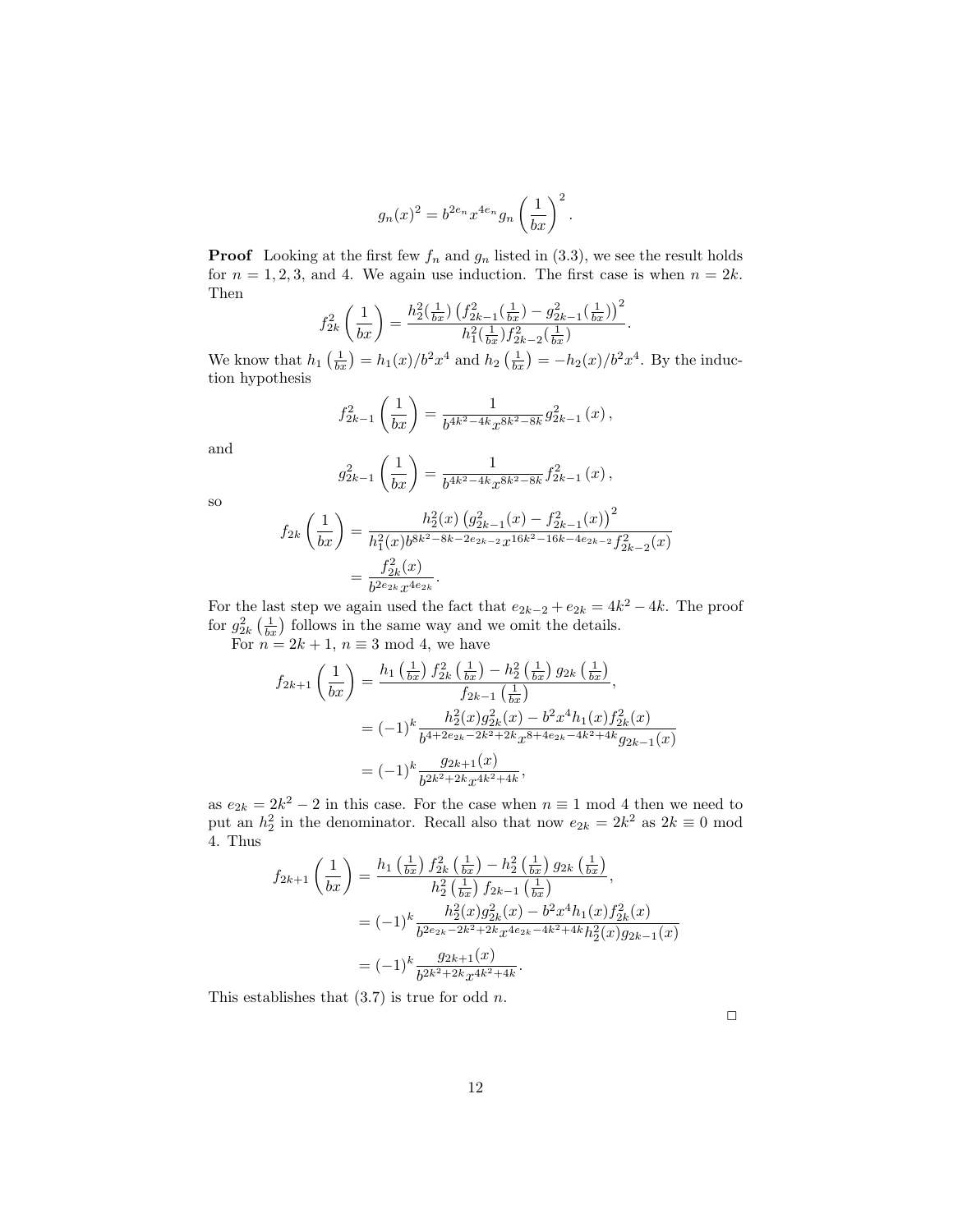#### 3.3 Division polynomials for Jacobi quartics

We do a similar calculation for Jacobi quartics. The division polynomials we find allow us to perform arithmetic on the Jacobi quartic with only the  $x$ -coordinate along with one multiplication by the y-coordinate. We only list the results and omit the proofs as the techniques are very similar to what was done for Huff curves in the last subsection.

**Theorem 4** Let  $F_1 = 1, G_1 = 1, F_2 = -2, and G_2 = ex^4 - 1.$  Let  $P_1 =$  $1, Q_1 = 1, P_2 = e^2x^8 - 4de^{6}x^6 + 6ex^4 - 4dx^2 + 1$ , and  $Q_2 = (ex^4 - 1)^2$ . For convenience, let  $h(x) = ex^4-2dx^2+1$ , so the curve equation is  $y^2 = h(x)$ . Write  $[n](x, y) = (x_n, y_n)$ . Then there are polynomials  $F_n(x), G_n(x), P_n(x), Q_n(x)$ such that

$$
(x_{2n}, y_{2n}) = \left(xy\frac{F_{2n}(x)}{G_{2n}(x)}, \frac{P_{2n}(x)}{Q_{2n}(x)}\right),
$$

$$
(x_{2n+1}, y_{2n+1}) = \left(x\frac{F_{2n+1}(x)}{G_{2n+1}(x)}, y\frac{P_{2n+1}(x)}{Q_{2n+1}(x)}\right)
$$

.

For  $n > 1$  the  $F_n, G_n, P_n$ , and  $Q_n$  can be calculated recursively:

$$
F_{2n+1} = 2hF_{2n}G_{2n-1}G_{2n} - F_{2n-1}(G_{2n}^2 - ex^4hF_{2n}^2),
$$
  
\n
$$
G_{2n+1} = G_{2n-1}(G_{2n}^2 - ex^4hF_{2n}^2),
$$
  
\n
$$
F_{2n+2} = 2F_{2n+1}G_{2n}G_{2n+1} - F_{2n}(G_{2n+1}^2 - ex^4F_{2n+1}^2),
$$
  
\n
$$
G_{2n+2} = G_{2n}(G_{2n+1}^2 - ex^4F_{2n+1}^2),
$$

and

$$
P_{2n+1} = 2G_{2n}^2 P_{2n} Q_{2n-1} (G_{2n}^2 + e x^4 h F_{2n}^2) - P_{2n-1} Q_{2n} (G_{2n}^2 - e x^4 h F_{2n}^2)^2,
$$
  
\n
$$
Q_{2n+1} = Q_{2n-1} Q_{2n} (G_{2n}^2 - e x^4 h F_{2n}^2)^2,
$$
  
\n
$$
P_{2n+2} = 2hG_{2n+1}^2 P_{2n+1} Q_{2n} (G_{2n+1}^2 + e x^4 F_{2n+1}^2) - P_{2n} Q_{2n+1} (G_{2n+1}^2 - e x^4 F_{2n+1}^2)^2,
$$

 $\frac{1}{2n+1}$  $Q_{2n+2} = Q_{2n} Q_{2n+1} (G_{2n+1}^2 - e x^4 F_{2n+1}^2)^2.$ 

As before, there are some common factors that can be cancelled in  $F_n/G_n$ and  $P_n/Q_n$ . The degrees of the  $F_n, G_n, P_n$ , and  $Q_n$  grow exponentially, and by removing these common factors our new division polynomials will have degrees that only grow quadratically. The next proposition shows what these are.

**Theorem 5** Let  $f_1 = 1, g_1 = 1, f_2 = -2, and g_2 = ex^4 - 1, as well as  $p_1 =$$  $1, p_2 = e^2x^8 - 4dex^6 + 6ex^4 - 4dx^2 + 1$ . For  $n > 2$ , define

$$
f_{2n} = \frac{f_{2n-1}^2 - g_{2n-1}^2}{h f_{2n-2}},
$$

$$
f_{2n+1} = \frac{h f_{2n}^2 - g_{2n}^2}{f_{2n-1}},
$$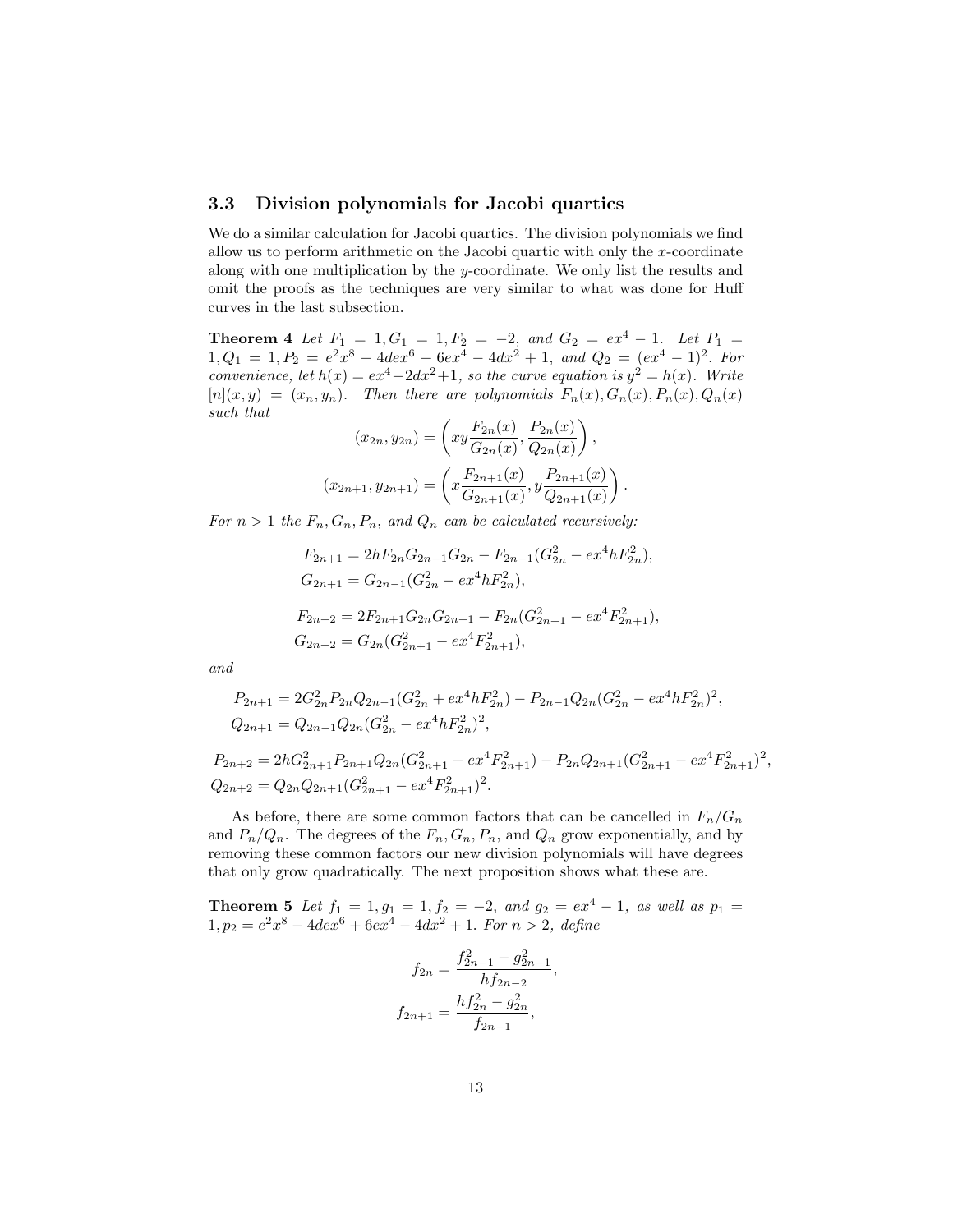$$
g_{2n} = \frac{g_{2n-1}^2 - ex^4 f_{2n-1}^2}{g_{2n-2}},
$$

$$
g_{2n+1} = \frac{g_{2n}^2 - ex^4 h f_{2n}^2}{g_{2n-1}},
$$

and

$$
p_{2n} = \frac{2hp_{2n-1}(g_{2n-1}^2 + ex^4f_{2n-1}^2) - p_{2n-2}g_{2n}^2}{g_{2n-2}^2},
$$
  

$$
p_{2n+1} = \frac{2p_{2n}(g_{2n}^2 + ex^4hf_{2n}^2) - p_{2n-1}g_{2n+1}^2}{g_{2n-1}^2}.
$$

Then the  $f_n, g_n, p_n$  and  $q_n$  are even polynomials in x satisfying

$$
(x_{2n}, y_{2n}) = \left( xy \frac{f_{2n}(x)}{g_{2n}(x)}, \frac{p_{2n}(x)}{g_{2n}(x)^2} \right),
$$

$$
(x_{2n+1}, y_{2n+1}) = \left( x \frac{f_{2n+1}(x)}{g_{2n+1}(x)}, y \frac{p_{2n+1}(x)}{g_{2n+1}(x)^2} \right).
$$

We list the division polynomials for  $n = 3$ :

$$
f_3 = -e^2x^8 + 6ex^4 - 8dx^2 + 3,
$$
  
\n
$$
g_3 = -3e^2x^9 + 8dex^6 - 6ex^4 + 1,
$$
  
\n
$$
p_3 = e^4x^{16} - 8de^3x^{14} + 28e^3x^{12} - 56de^2x^{10} + (64d^2e + 6e^2)x^8 - 56de^2x^6 + 28ex^4 - 8dx^2 + 1.
$$

We call the  $f_n$  the Jacobi quartic division polynomials, as they satisfy the following corollary.

Corollary 2 For  $n > 2$ , the point  $(x, y)$ , with  $xy \neq 0$ , satisfies  $[n](x, y) =$  $(0, \pm 1)$  if and only if we have  $f_n(x) = 0$ .

We see some of the properties of the Jacobi division polynomials.

Proposition 3 For odd n we have

$$
f_n = (-1)^{(n-1)/2} e^{(n^2-1)/4} x^{n^2-1} + \dots,
$$
  

$$
g_n = (-1)^{(n-1)/2} n e^{(n^2-1)/4} x^{n^2-1} + \dots,
$$

while for even n

$$
f_n = (-1)^{n/2} n e^{(n^2 - 4)/4} x^{n^2 - 4} + \dots,
$$
  

$$
g_n = (-1)^{n/2 + 1} e^{n^2/4} x^{n^2} + \dots.
$$

Proposition 4 For odd n,

$$
g_n(x) = (-1)^{(n-1)/2} e^{(n^2-1)/4} x^{n^2-1} f_n\left(\frac{1}{\sqrt{e}x}\right),
$$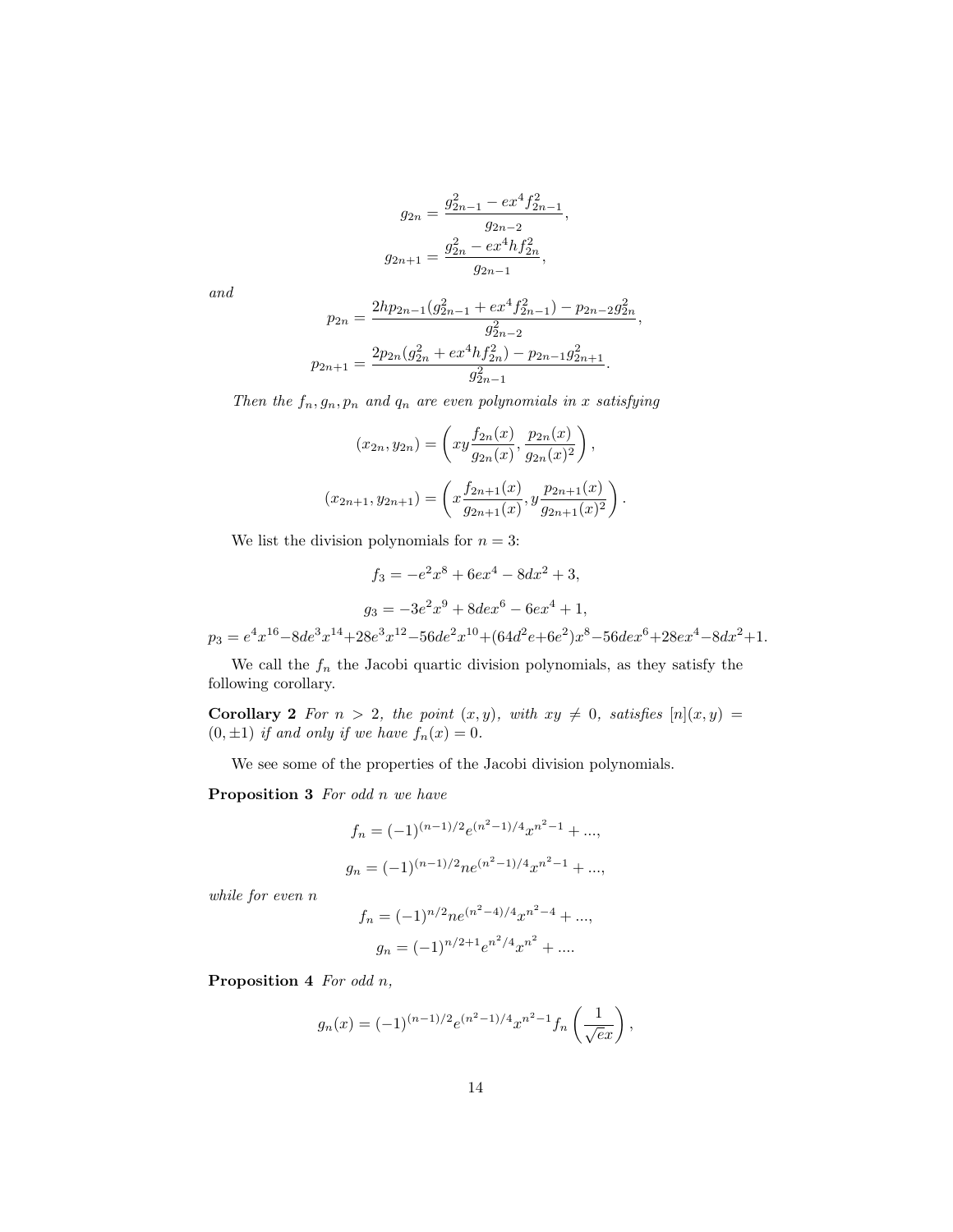while for even n,

$$
f_n(x) = (-1)^{(n+2)/2} e^{(n^2-4)/4} x^{n^2-4} f_n\left(\frac{1}{\sqrt{e}x}\right),
$$

$$
g_n(x) = (-1)^{n/2} e^{n^2/4} x^{n^2} g_n\left(\frac{1}{\sqrt{e}x}\right).
$$

We also have

$$
p_n(x) = e^{(n^2 - 1)/2} x^{2(n^2 - 1)} p_n\left(\frac{1}{\sqrt{e}x}\right),
$$

for odd n, and for even n

$$
p_n(x) = e^{n^2/2} x^{2n^2} p_n\left(\frac{1}{\sqrt{e}x}\right).
$$

### 3.4 Division polynomials for Jacobi intersections

We now look at division polynomials for Jacobi intersections. Write the coordinates of  $[n](u, v, w)$  as  $(u_n, v_n, w_n)$ . The division polynomials we find allow us to perform arithmetic on the Jacobi intersection curve using mostly the coordinate  $u$ , as seen in the following theorem. Again, we omit the proofs in this subsection as they are analagous to the ones in section 3.2.

**Theorem 6** Let  $F_1(u) = 1, F_2(u) = 2, G_1(u) = 1, G_2(u) = bu^4 - 2u^2 +$  $1, H_1(u) = 1, H_2(u) = bu^4 - 2bu^2 + 1, D_1(u) = 1, and D_2(u) = -bu^4 + 1.$ Then we have

$$
(u_{2n+1}, v_{2n+1}, w_{2n+1}) = \left(u \frac{F_{2n+1}(u)}{D_{2n+1}(u)}, v \frac{G_{2n+1}(u)}{D_{2n+1}(u)}, w \frac{H_{2n+1}(u)}{D_{2n+1}(u)}\right)
$$
  

$$
(u_{2n+2}, v_{2n+2}, w_{2n+2}) = \left(uvw \frac{F_{2n+2}(u)}{D_{2n+2}(u)}, \frac{G_{2n+2}(u)}{D_{2n+2}(u)}, \frac{H_{2n+2}(u)}{D_{2n+2}(u)}\right),
$$

where the  $F_n, G_n, H_n$ , and  $D_n$  are defined recursively for  $n > 1$  by

$$
F_{2n+1} = 2(1 - u^2)(1 - bu^2)F_{2n}D_{2n-1}D_{2n} - F_{2n-1}((1 - u^2)D_{2n}^2 + u^2H_{2n}^2),
$$
  
\n
$$
G_{2n+1} = 2G_{2n}D_{2n-1}D_{2n} - G_{2n-1}((1 - u^2)D_{2n}^2 + u^2H_{2n}^2),
$$
  
\n
$$
H_{2n+1} = 2H_{2n}D_{2n-1}D_{2n} - H_{2n-1}((1 - u^2)D_{2n}^2 + u^2H_{2n}^2),
$$
  
\n
$$
D_{2n+1} = D_{2n-1}((1 - u^2)D_{2n}^2 + u^2H_{2n}^2),
$$

and

$$
F_{2n+2} = 2F_{2n+1}D_{2n}D_{2n+1} - F_{2n}((1-u^2)D_{2n+1}^2 + u^2(1-bu^2)H_{2n+1}^2),
$$
  
\n
$$
G_{2n+2} = 2(1-u^2)G_{2n+1}D_{2n}D_{2n+1} - G_{2n}((1-u^2)D_{2n+1}^2 + u^2(1-bu^2)H_{2n+1}^2),
$$
  
\n
$$
H_{2n+2} = 2(1-bu^2)H_{2n+1}D_{2n}D_{2n+1} - H_{2n}((1-u^2)D_{2n+1}^2 + u^2(1-bu^2)H_{2n+1}^2),
$$
  
\n
$$
D_{2n+2} = D_{2n}((1-u^2)D_{2n+1}^2 + u^2(1-bu^2)H_{2n+1}^2).
$$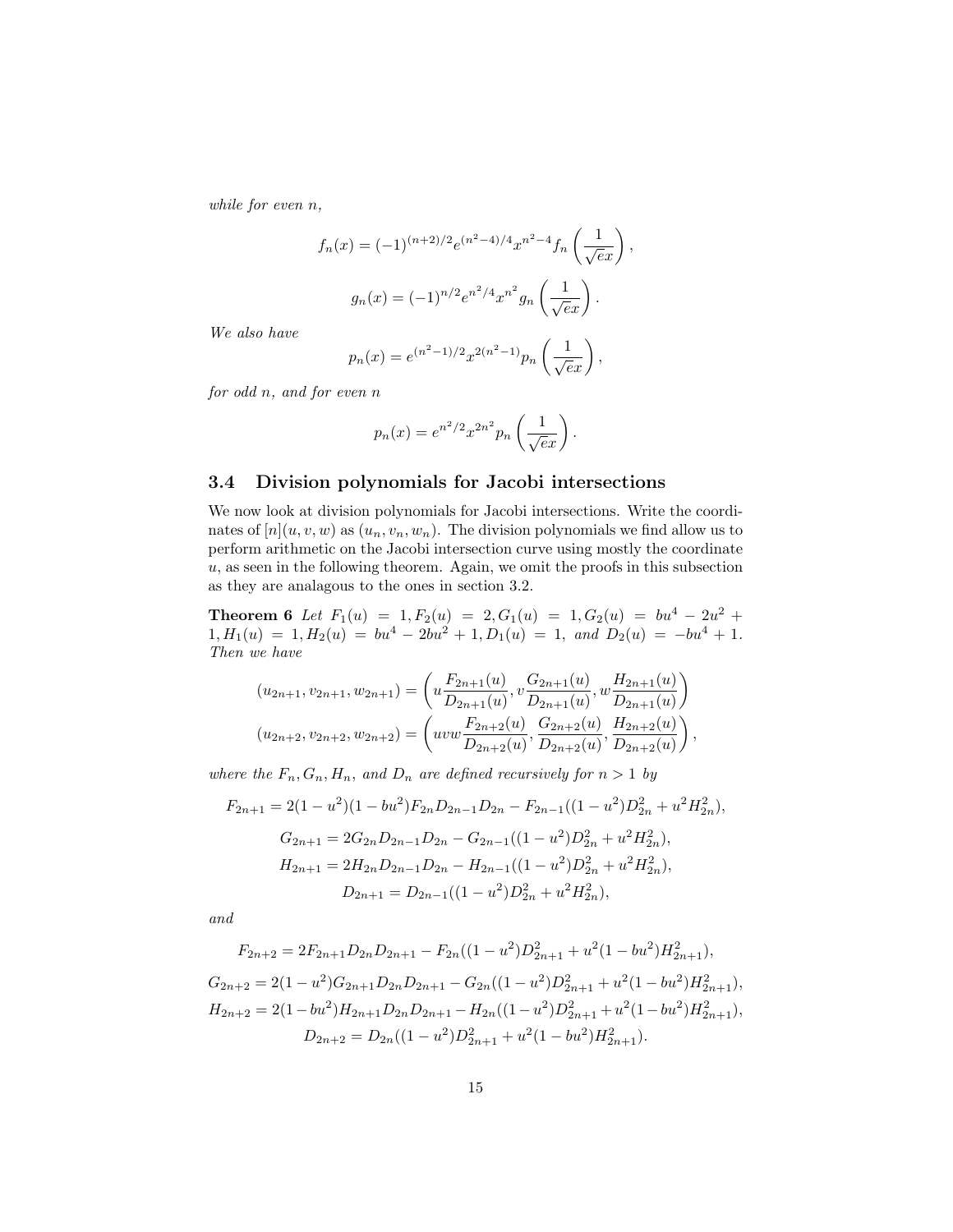Again, the recursive formulas given above lead to the polynomials  $F_n, G_n, H_n$ , and  $D_n$  having high degree. Furthermore, the rational functions  $\frac{F_n}{D_n}, \frac{G_n}{D_n}$ , and  $\frac{H_n}{D_n}$  can be simplified by removing common factors. Theorem 7 eliminates these common factors, thus reducing the degrees of the division polynomials.

**Theorem 7** Let  $f_1(u) = 1$ ,  $f_2(u) = 2$ ,  $g_1(u) = 1$ ,  $g_2(u) = bu^4 - 2u^2 + 1$ ,  $h_1(u) =$  $1, h_2(u) = bu^4 - 2bu^2 + 1, d_1(u) = 1$ , and  $d_2(u) = -bu^4 + 1$ . For  $n \ge 1$ , define  $f_n, g_n, h_n$ , and  $d_n$  recursively by:

$$
f_{2n+1} = \frac{(1 - u^2)(1 - bu^2)f_{2n}^2 - d_{2n}^2}{f_{2n-1}},
$$
  
\n
$$
g_{2n+1} = \frac{(1 - bu^2)g_{2n}^2 - (1 - b)u^2 d_{2n}^2}{(1 - u^2)g_{2n-1}},
$$
  
\n
$$
h_{2n+1} = \frac{(1 - u^2)h_{2n}^2 - (b - 1)u^2 d_{2n}^2}{(1 - bu^2)h_{2n-1}},
$$
  
\n
$$
d_{2n+1} = \frac{((1 - u^2)d_{2n}^2 + u^2 h_{2n}^2)}{d_{2n-1}},
$$

and

$$
f_{2n+2} = \frac{f_{2n+1}^2 - d_{2n+1}^2}{(1 - u^2)(1 - bu^2)f_{2n}},
$$
  
\n
$$
g_{2n+2} = \frac{(1 - u^2)(1 - bu^2)g_{2n+1}^2 - (1 - b)u^2d_{2n+1}^2}{g_{2n}},
$$
  
\n
$$
h_{2n+2} = \frac{(1 - u^2)(1 - bu^2)h_{2n+1}^2 - (b - 1)u^2d_{2n+1}^2}{h_{2n}},
$$
  
\n
$$
d_{2n+2} = \frac{((1 - u^2)d_{2n+1}^2 + u^2(1 - bu^2)h_{2n+1}^2)}{d_{2n}}.
$$

The functions  $f_n(u), g_n(u), h_n(u)$ , and  $d_n(u)$  are even polynomials and

$$
(u_{2n+1}, v_{2n+2}, w_{2n+1}) = \left(u\frac{f_{2n+1}}{d_{2n+1}}, v\frac{g_{2n+1}}{d_{2n+1}}, w\frac{h_{2n+1}}{d_{2n+1}}\right),
$$
  

$$
(u_{2n+2}, v_{2n+2}, w_{2n+2}) = \left(uvw\frac{f_{2n+2}}{d_{2n+2}}, \frac{g_{2n+2}}{d_{2n+2}}, \frac{h_{2n+2}}{d_{2n+2}}\right).
$$

If desired, all the functions in Theorem 7 can be expressed in terms of  $h_n$ and  $d_n$  by using the curve equation of  $J_b$ . We list the division polynomials for  $n = 3$ :

$$
f_3 = -b^2u^8 + 6bu^4 - 4(b+1)u^2 + 3,
$$
  
\n
$$
g_3 = b^2u^8 - 4b^2u^6 + 6bu^4 - 4u^2 + 1,
$$
  
\n
$$
h_3 = b^2u^8 - 4bu^6 + 6bu^4 - 4bu^2 + 1,
$$
  
\n
$$
d_3 = -3b^2u^8 + 4b(b+1)u^6 - 6bu^4 + 1,
$$
 (3.8)

We call the  $f_n, g_n, h_n$ , and  $d_n$  the Jacobi intersection division polynomials. Just as with the Weierstrass, Huff, and Jacobi quartic division polynomials, we have a simple criterion to help find *n*-torsion points.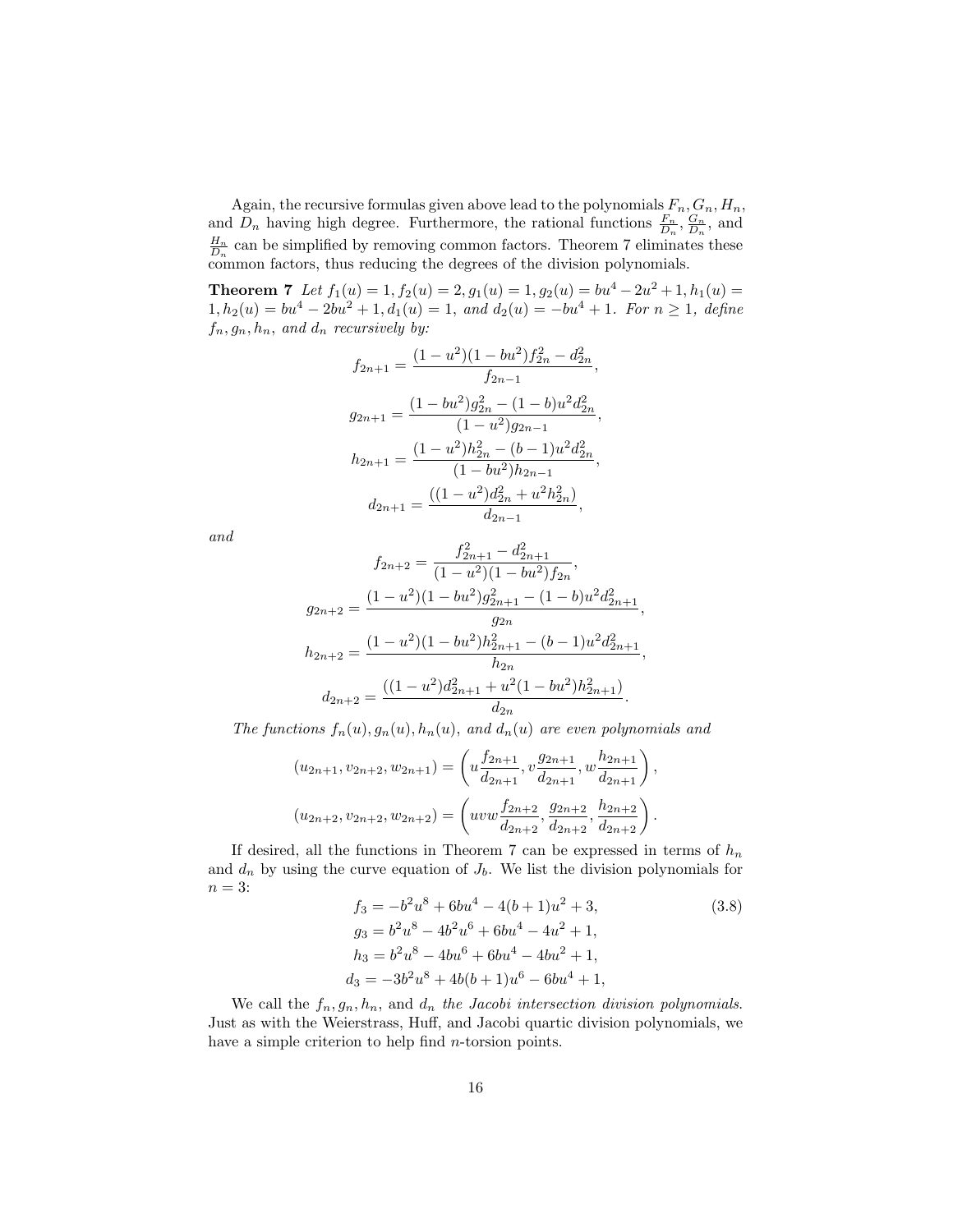**Corollary 3** For  $n > 2$ , the point  $(u, v, w) \neq (0, \pm 1, \pm 1)$  on a Jacobi intersection curve satisfies  $[n](u, v, w) = (0, \pm 1, \pm 1)$  if and only if  $f_n(u) = 0$ .

Notice that if the curve is defined over a finite field  $\mathbb{F}_q$  , and the number of points on  $J_b(\mathbb{F}_q)$  is odd, then the corollary states that a point  $(u, v, w)$  is *n*-torsion if and only if  $f_n(u) = 0$ . We now describe some properties of the  $f_n, g_n, h_n$  and  $d_n$  in the following propositions.

**Proposition 5** For  $n \geq 1$ , the functions  $f_n, g_n, h_n$  and  $d_n$  have leading coefficients as described here. For n odd,

$$
f_n = (-1)^{(n-1)/2} b^{(n^2-1)/4} u^{(n^2-1)} + \dots,
$$
  
\n
$$
g_n = b^{(n^2-1)/4} u^{(n^2-1)} + \dots,
$$
  
\n
$$
h_n = b^{(n^2-1)/4} u^{(n^2-1)} + \dots,
$$
  
\n
$$
d_n = (-1)^{(n-1)/2} n b^{(n^2-1)/4} u^{(n^2-1)} + \dots,
$$

and for n even,

$$
f_n = (-1)^{n/2+1} nb^{(n^2-4)/4}u^{n^2-4} + ...,
$$
  
\n
$$
g_n = b^{n^2/4}u^{n^2} + ...,
$$
  
\n
$$
h_n = b^{n^2/4}u^{n^2} + ...,
$$
  
\n
$$
d_n = (-1)^{n/2}b^{n^2/4}u^{n^2} + ....
$$

Proposition 6 For n odd,

$$
f_n(u) = (-1)^{(n-1)/2} b^{(n^2-1)/4} u^{n^2-1} d_n \left(\frac{1}{\sqrt{b}u}\right),
$$
  

$$
d_n(u) = (-1)^{(n-1)/2} b^{(n^2-1)/4} u^{n^2-1} f_n \left(\frac{1}{\sqrt{b}u}\right),
$$
  

$$
g_n(u) = b^{(n^2-1)/4} u^{n^2-1} h_n \left(\frac{1}{\sqrt{b}u}\right),
$$
  

$$
h_n(u) = b^{(n^2-1)/4} u^{n^2-1} g_n \left(\frac{1}{\sqrt{b}u}\right),
$$

and for n even,

$$
f_n(u) = (-1)^{n/2+1} b^{n^2/4-1} u^{n^2-4} f_n\left(\frac{1}{\sqrt{b}u}\right),
$$
  

$$
g_n(u) = b^{n^2/4} u^{n^2} g_n\left(\frac{1}{\sqrt{b}u}\right),
$$
  

$$
h_n(u) = b^{n^2/4} u^{n^2} h_n\left(\frac{1}{\sqrt{b}u}\right),
$$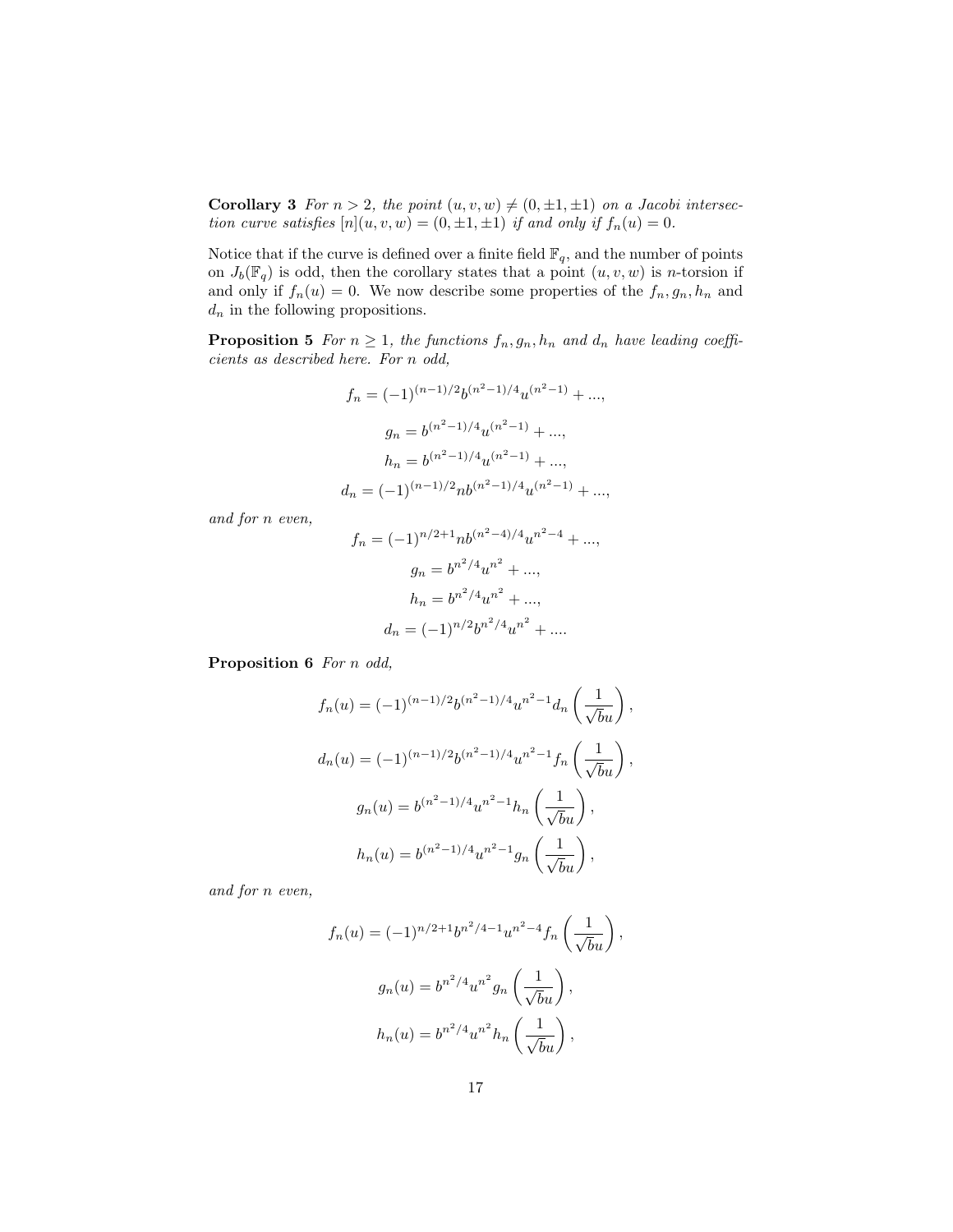$$
d_n(u) = (-1)^{n/2} b^{n^2/4} u^{n^2} d_n \left(\frac{1}{\sqrt{b}u}\right).
$$

If we regard  $g_n$  and  $h_n$  as functions of u and b, then for n even

$$
g_n(b, u) = b^{n^2/4} u^{n^2} h_n\left(\frac{1}{b}, \frac{1}{u}\right),
$$
  

$$
h_n(b, u) = b^{n^2/4} u^{n^2} g_n\left(\frac{1}{b}, \frac{1}{u}\right).
$$

## 4 Mean value theorems

#### 4.1 Weierstrass and Edwards mean value theorems

Let  $K$  be an algebraically closed field of characteristic not equal to 2 or 3. Let  $E: y^2 = x^3 + Ax + B$  be an elliptic curve defined over K, and  $Q = (x_Q, y_Q) \neq \infty$ a point on E. Let  $P_i = (x_i, y_i)$  be the  $n^2$  points such that  $[n]P_i = Q$ , where  $n \in \mathbb{Z}$ , (char  $(K), n$ )=1. The  $P_i$  are known as the *n*-division points of  $Q$ . In [8], Feng and Wu showed that

$$
\frac{1}{n^2} \sum_{i=1}^{n^2} x_i = x_Q, \qquad \frac{1}{n^2} \sum_{i=1}^{n^2} y_i = n y_Q.
$$

This shows the mean value of the x-coordinates of the n-division points of  $Q$  is equal to  $x_Q$ , and  $ny_Q$  for the y-coordinates.

In [21] a similar formula was established for elliptic curves in twisted Edwards form. Let  $Q \neq (0, \pm 1)$  be a point on a twisted Edwards curve. Let  $P_i$  be the *n*-division points of  $Q$ . If  $n$  is odd, then

$$
\frac{1}{n^2} \sum_{i=1}^{n^2} x_i = \frac{1}{n} x_Q, \qquad \frac{1}{n^2} \sum_{i=1}^{n^2} y_i = \frac{(-1)^{(n-1)/2}}{n} y_Q.
$$

If *n* is even, then  $\frac{1}{n^2} \sum_{i=1}^{n^2} x_i = 0$ , and  $\frac{1}{n^2} \sum_{i=1}^{n^2} y_i = 0$ .

## 4.2 Huff mean value theorem

We are able to prove the following mean value formula for Huff curves

**Theorem 8** Let  $Q \neq (0, 0)$  be a point on a Huff curve. Let  $P_i = (x_i, y_i)$  be the  $n^2$  points such that  $[n]P_i = Q$ .

If  $n$  is odd, then

$$
\frac{1}{n^2} \sum_{i=1}^{n^2} x_i = \frac{1}{n} x_Q, \qquad \frac{1}{n^2} \sum_{i=1}^{n^2} y_i = \frac{1}{n} y_Q.
$$

If n is even, then both  $\frac{1}{n^2} \sum_{i=1}^{n^2} x_i$  and  $\frac{1}{n^2} \sum_{i=1}^{n^2} y_i$  equal 0.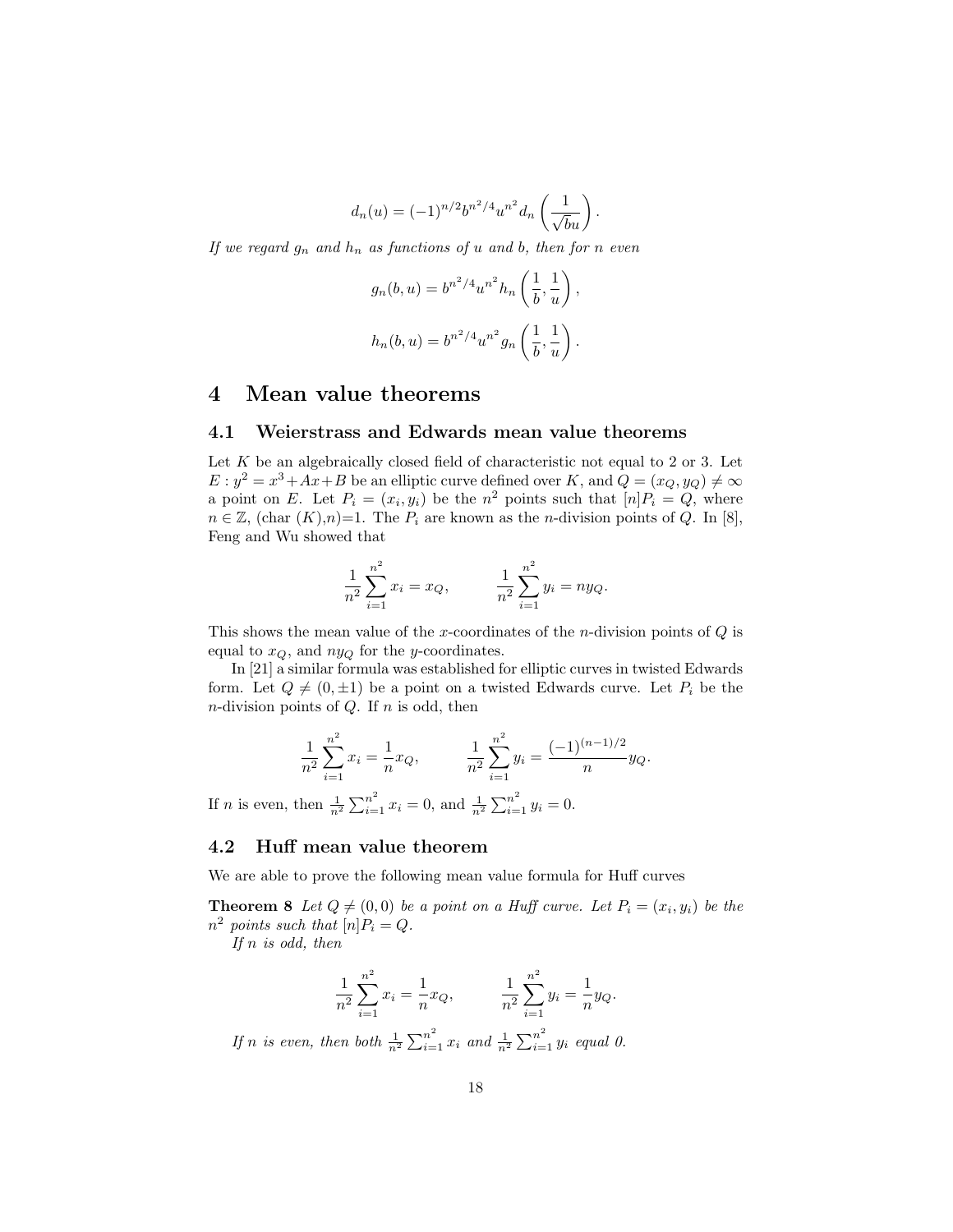Before giving the proof, we establish some results that will be needed in the proof. The first shows the theorem is true for  $n = 2$ .

**Lemma 1** Let  $P_1$ ,  $P_2$ ,  $P_3$ , and  $P_4$  be the 4 distinct points on  $H_{a,b}$  such that  $[2]P_i = Q$ , where  $Q \neq (0, 0)$ . Then

$$
\sum_{i=1}^{4} x_i = 0 = \sum_{i=1}^{4} y_i.
$$

**Proof** Let  $P_1 = (x, y)$  be a point such that  $[2](x, y) = Q$ . If  $Q \neq (0, 0)$  then it follows that neither  $x$  nor  $y$  equals 0. Using the addition law, it can be checked that the points  $P_2 = (-x, 1/ay), P_3 = (1/bx, -y),$  and  $P_4 = (-1/bx, -1/ay)$ also satisfy  $[2]P_i = Q$ . For example,

$$
P_2 = \left(\frac{-2x(1+1/ay^2)}{(1+bx^2)(1-1/ay^2)}, \frac{2/ay(1+bx^2)}{(1-bx^2)(1+1/ay^2)}\right),
$$
  
= 
$$
\left(\frac{2x(1+ay^2)}{(1+bx^2)(1-ay^2)}, \frac{2y(1+bx^2)}{(1-bx^2)(1+ay^2)}\right)
$$
  
= Q.

The points  $P_i$ ,  $i = 2, 3, 4$  arise by adding the three points at infinity to  $P_1$ . If we sum the x and y-coordinates of  $P_1, P_2, P_3$ , and  $P_4$ , the result is clear.  $\Box$ 

We look at how we can combine mean value results for *n*-division points and m-division points to obtain one for the mn-division points.

**Proposition 7** Fix m and n. Suppose we have that  $\sum_{i=1}^{m^2} x_{P_i} = c_m x_Q$  and  $\sum_{i=1}^{m^2} y_{P_i} = d_m y_Q$  for some constants  $c_m, d_m$  which depend only on  $m$ , whenever the  $P_i$ ,  $i = 1, 2, ..., m^2$  are points such that  $[m]P_i = Q$ , for some Q. Similarly, suppose we have that  $\sum_{i=1}^{n^2} x_{R_i} = e_n x_S$  and  $\sum_{i=1}^{n^2} y_{R_i} = f_n y_S$  for some constants  $e_n, f_n$  which depend only on n, where the  $R_i$ ,  $i = 1, 2, ..., n^2$  are points such that  $[n]R_i = S$ , for some S.

Then given  $(mn)^2$  points  $T_1, T_2, ..., T_{(mn)^2}$  on  $H_{a,b}$  such that  $[mn]T_i = U$ for some  $U \neq (0, 0)$ , we have that  $\sum_{i=1}^{(mn)^2} x_{T_i} = c_m e_n x_U$  and  $\sum_{i=1}^{(mn)^2} y_{T_i} =$  $d_m f_n y_U$ .

**Proof** Consider the set of points  $\{[m]T_1, [m]T_2, ..., [m]T_{(mn)^2}\}\$ . Each element  $[m]T_i$  satisfies  $[n]([m]T_i) = U$ . So this set must be equal to the same set of  $n^2$  points V that satisfy  $[n]V = U$ . Call this set  $\{V_1, V_2, ..., V_{n^2}\}$ . For each  $V_j$ , there must be  $m^2$  elements of the  $T_i$  which satisfy  $[m]T_i = V_j$ . This partitions our original set of the  $(mn)^2$  points  $T_i$  into  $n^2$  subsets of  $m^2$  points. Then by assumption, we have

$$
\sum_{i=1}^{(mn)^2} x_{T_i} = \sum_{i=1}^{n^2} c_m x_{V_i} = c_m e_n x_U,
$$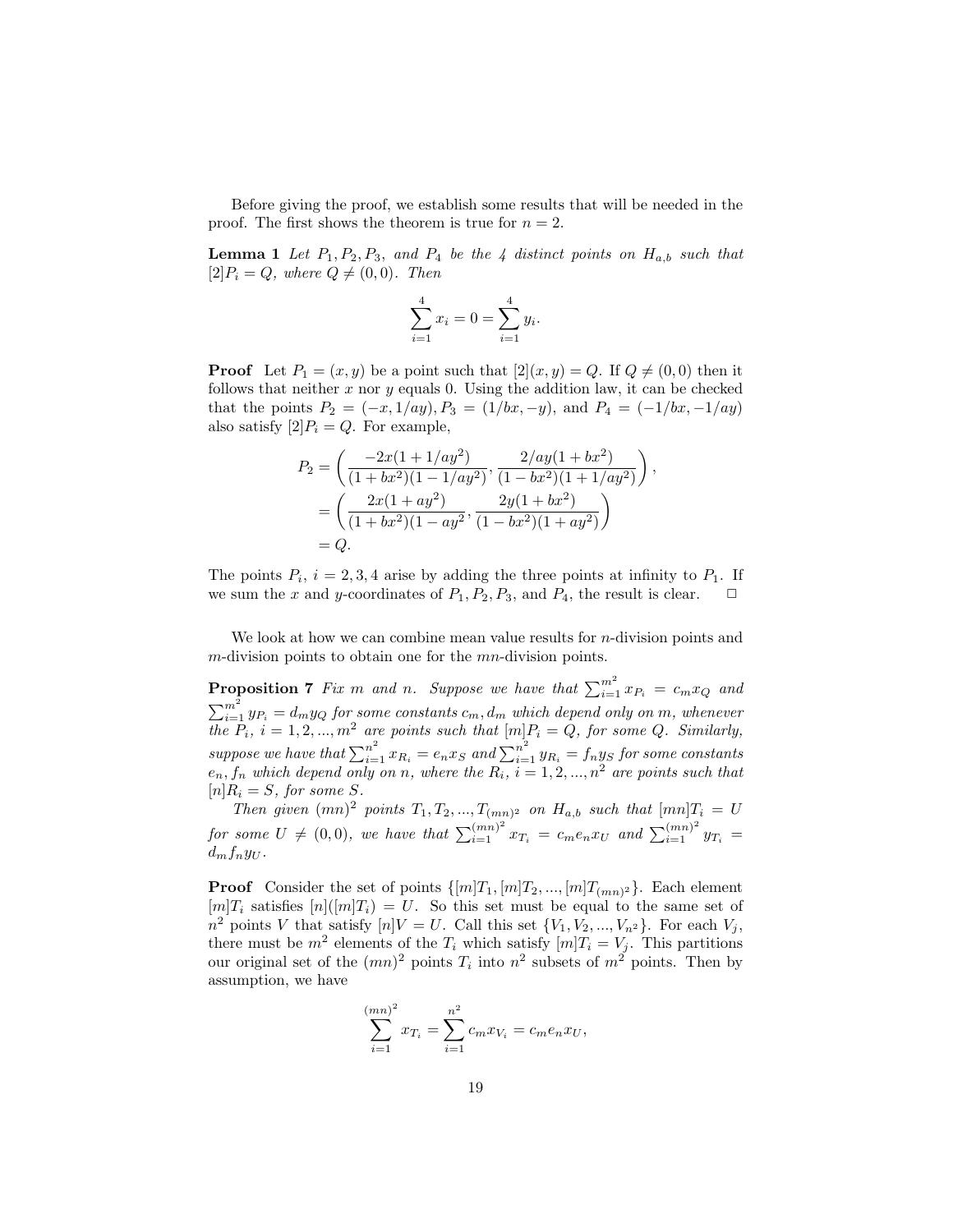$$
\sum_{i=1}^{(mn)^2} y_{T_i} = \sum_{i=1}^{n^2} d_m y_{V_i} = d_m f_n y_U.
$$

For example, fix an elliptic curve and suppose we know the mean value of the x-coordinates of the 3-division points, or  $\sum_{i=1}^{9} x_i = 3x_Q$ . Similary if know the same for the 5-division points,  $\sum_{i=1}^{25} x_i = 5x_Q$ , then by Proposition 7 we know the mean value for the 15-division points. It will be  $\sum_{i=1}^{225} x_i = 15x_Q$ .

We now give the proof of the mean value theorem for Huff's curves.

**Proof** By the obvious symmetry, we need only prove the result for the xcoordinates. We begin with the case when  $n$  is odd. By Theorem 3, we know that

$$
x\frac{f_n(x)}{g_n(x)} - x_Q = 0
$$

has the  $x_i$  as roots. By Proposition 1 this can be rewritten as

$$
b^{(n^2-1)/2}x^{n^2} - nx_Qb^{(n^2-1)/2}x^{n^2-1} + \dots = 0.
$$

As the  $x_i$  are the  $n^2$  roots, then this must be the same as

$$
b^{(n^2-1)/2} \prod_{i=1}^{n^2} (x - x_i) = 0.
$$

If we compare the coefficients of  $x^{n^2-1}$ , we see that  $\sum_{i=1}^{n^2} x_i = nx_Q$ , which proves the mean value theorem for the x-coordinates where  $n$  is odd.

We conclude (by induction) that whenever  $n = 2^k$  we have  $\sum_{i=1}^{n^2} x_{P_i} = 0$  $\sum_{i=1}^{n^2} y_{P_i}$  by combining Lemma 1 and Proposition 7. So using proposition 7 again combined with our proof for odd  $n$ , we can conclude that whenever  $n$  is even the mean value theorem for x-coordinates holds as well.  $\Box$ 

We remark that Theorem 8 was proved for points  $Q \neq (0, 0)$ . For  $Q = (0, 0)$ , recall that  $(x_i, y_i) \neq (0, 0)$  is an *n*-torsion point if and only if  $f_n(x_i) = 0$ . Note that for odd  $n, f_n$  is an even function of x and so

$$
f_n(x) = \prod_{i=1}^{n^2 - 1} (x - x_i) = x^{n^2 - 1} + 0x^{n^2 - 2} + \dots,
$$

and hence  $\sum_{i=1}^{n^2-1} x_i = 0$ . When we consider  $(0,0)$  as the last *n*-torsion point, then we have  $\sum_{i=1}^{n^2} x_i = 0$ . By symmetry, the same is true for the mean value of the y-coordinates when  $Q = (0, 0)$ .

and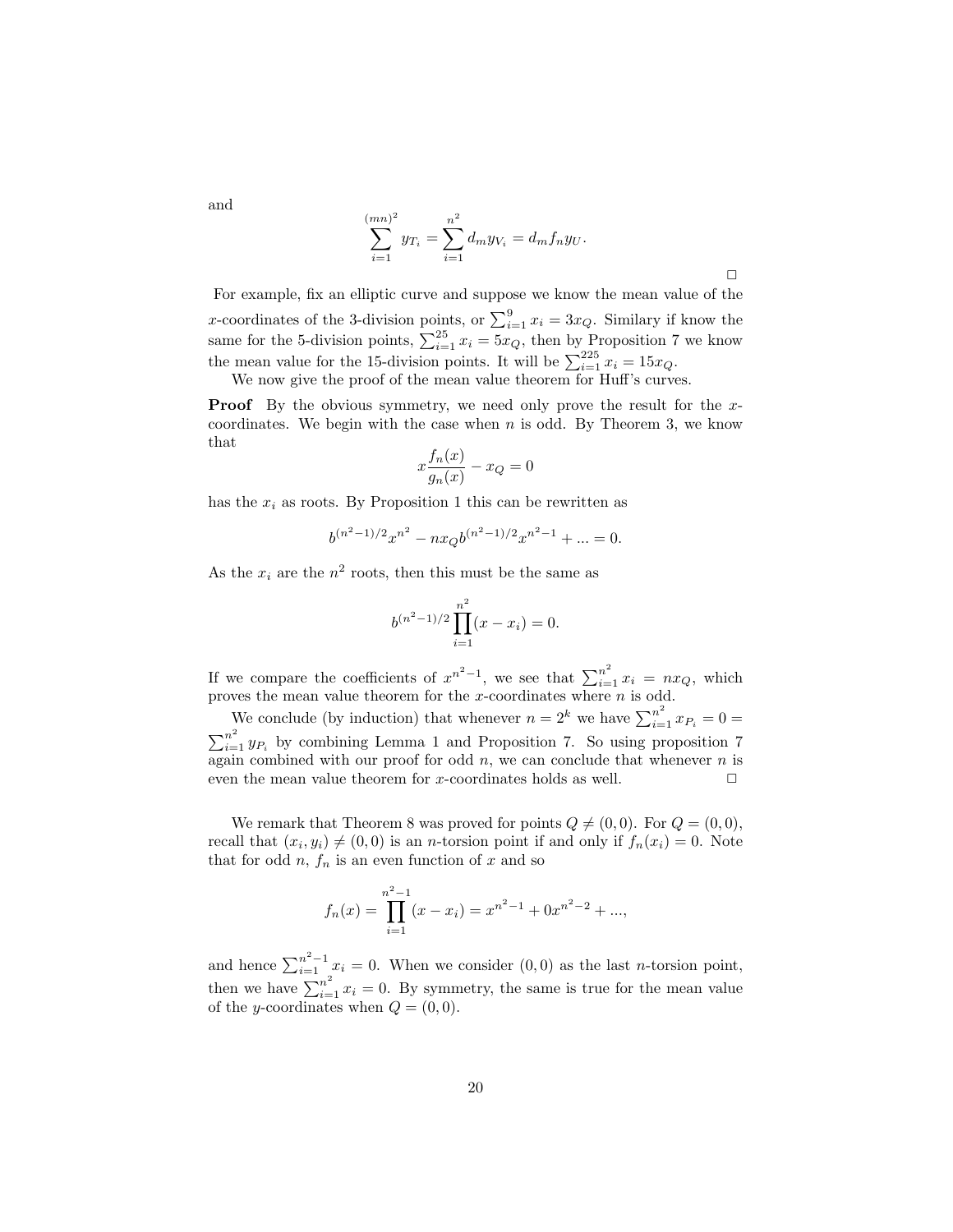### 4.3 Jacobi quartic mean value theorem

We have a similar mean value theorem for the x-coordinates of Jacobi quartics.

**Theorem 9** Let Q be a point on  $J_{d,e}$ . Let  $P_i = (x_i, y_i)$  be the  $n^2$  points such that  $[n]P_i = Q$ . Then if n is odd

$$
\frac{1}{n^2} \sum_{i=1}^{n^2} x_i = \frac{1}{n} x_Q,
$$

and  $\frac{1}{n^2} \sum_{i=1}^{n^2} x_i = 0$ , if n is even.

**Proof** When  $n = 2$ , the addition formula shows that if  $[2](x, y) = Q$ , then  $[2](-x, -y) = Q$  as well. So the four points  $P_i$  with  $[2]P_i = Q$  can be written as  $(x_1, y_1), (x_2, y_2), (-x_1, -y_1),$  and  $(-x_2, -y_2)$ . The rest of the proof is identical to the proof of the Huff mean value theorem.  $\Box$ 

We are unable to prove, but conjecture the following mean-value theorem for the y-coordinates of the  $n$ -division points on a Jacobian quartic:

$$
\frac{1}{n^2} \sum_{i=1}^{n^2} y_i = y_Q,
$$
\n(4.1)

for *n* odd, and  $\frac{1}{n^2} \sum_{i=1}^{n^2} y_i = 0$ , for *n* even. Note that in our proof above, we showed it is true for  $n = 2$ . Thus, by Propositon 7, it suffices to show  $(4.1)$  for odd n.

#### 4.4 Jacobi intersection mean value theorem

Finally, we have

**Theorem 10** Let Q be a point on the Jacobi intersection curve  $J_b$ . Let  $P_i =$  $(u_i, v_i, w_i)$  be the  $n^2$  points such that  $[n]P_i = Q$ . Then

$$
\frac{1}{n^2} \sum_{i=1}^{n^2} u_i = \frac{u_Q}{n}
$$

,

for n odd, and  $\frac{1}{n^2} \sum_{i=1}^{n^2} u_i = 0$ , for n even.

**Proof** Let  $P_1$ ,  $P_2$ ,  $P_3$ , and  $P_4$  be the 4 distinct points on  $J_b$  such that  $[2]P_i = Q$ , where  $Q$  is a point on  $J_b$ . If we add the three non-trivial points of order 2 to  $P_1$ , we find that the other  $P_i$  are  $(-u, -v, w)$ ,  $(u, -v, -w)$ , and  $(-u, v, -w)$ . If we sum the coordinates, the result is immediate for  $n = 2$ . The remainder of the proof is identical to the proof of the Huff mean value theorem.  $\Box$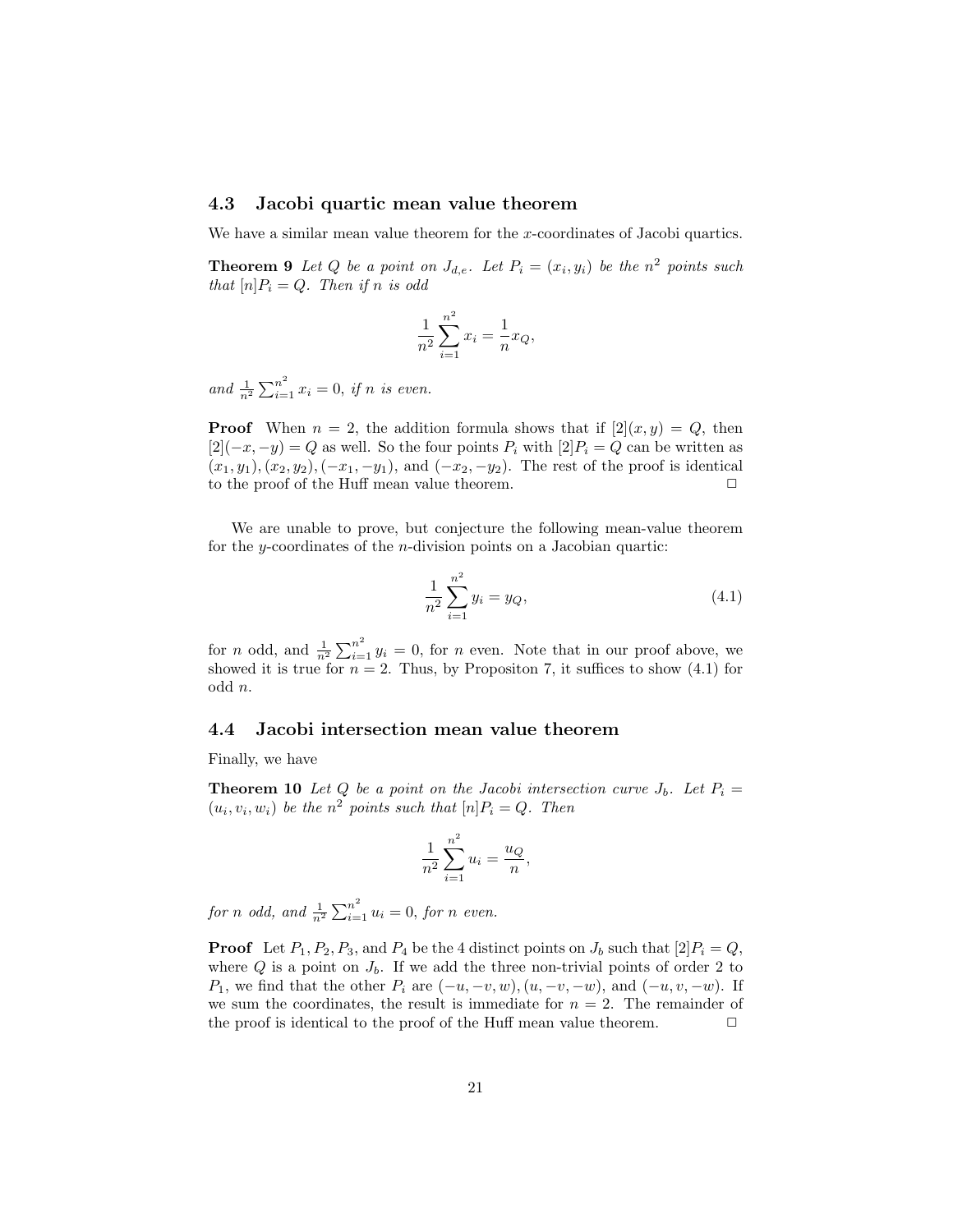We also conjecture the following mean-value theorem for the  $v$  and  $w$ coordinates of the n-division points on a Jacobi intersection curve:

$$
\frac{1}{n^2} \sum_{i=1}^{n^2} v_i = -\frac{v_Q}{n}, \qquad \frac{1}{n^2} \sum_{i=1}^{n^2} w_i = -\frac{w_Q}{n},
$$

for *n* odd, and  $\frac{1}{n^2} \sum_{i=1}^{n^2} v_i = 0$ ,  $\frac{1}{n^2} \sum_{i=1}^{n^2} w_i = 0$ , for *n* even. By Propositon 7, the even result follows immediately once this is shown to be true for odd  $n$ .

## 5 Conclusion

In this paper we looked at division polynomials for Huff curves, Jacobi quartics, and Jacobi intersections. Using them we were able to find a formula for the n-th multiple of a point. We also proved some of the properties of these division polynomials, and some mean-value theorems for some alternate models of elliptic curves. Some directions for future study would be to find division polynomials for other models of elliptic curves, such as Hessian curves. It would also be interesting to see if the formulas derived in this paper could be used to perform efficient scalar multiplication, as has been done in some cases with Weierstrass curves. This is the most important computation in elliptic curve cryptography and the subject of much research. We leave this for a future project.

Based on numerical evidence, we conjecture the following formula for the mean values of the coordinates for Hessian curves. If  $(x_i, y_i)$  are the  $n^2$  points on a Hessian curve with  $[n](x_i, y_i) = Q = (x_Q, y_Q)$ , then

$$
\frac{1}{n^2} \sum_{i=1}^{n^2} x_i = \begin{cases} \frac{1}{n} x_Q & n \equiv 1 \mod 3 \\ 0 & n \equiv 0 \mod 3, \end{cases}
$$

and

$$
\frac{1}{n^2} \sum_{i=1}^{n^2} y_i = \begin{cases} \frac{1}{n}y_Q & n \equiv 1 \mod 3 \\ 0 & n \equiv 0 \mod 3. \end{cases}
$$

It is an open problem to prove these formulas. We have not been able to adapt the technique used in this paper to prove the mean value results for Hessian curves. Also note, we are unable to conjecture the mean value for these points when  $n \equiv 2 \mod 3$ . Based on numerical examples, we do know it is not a constant times the corresponding coordinate of Q.

## References

- [1] N. Abel, Oeuvres Completes, Nouvelle Edition, Oslo, 1881.
- [2] D. Bernstein, P. Birkner, M. Joye, T. Lange, C. Peters, Twisted Edwards curves, in Progress in cryptology—AFRICACRYPT 2008, first interna-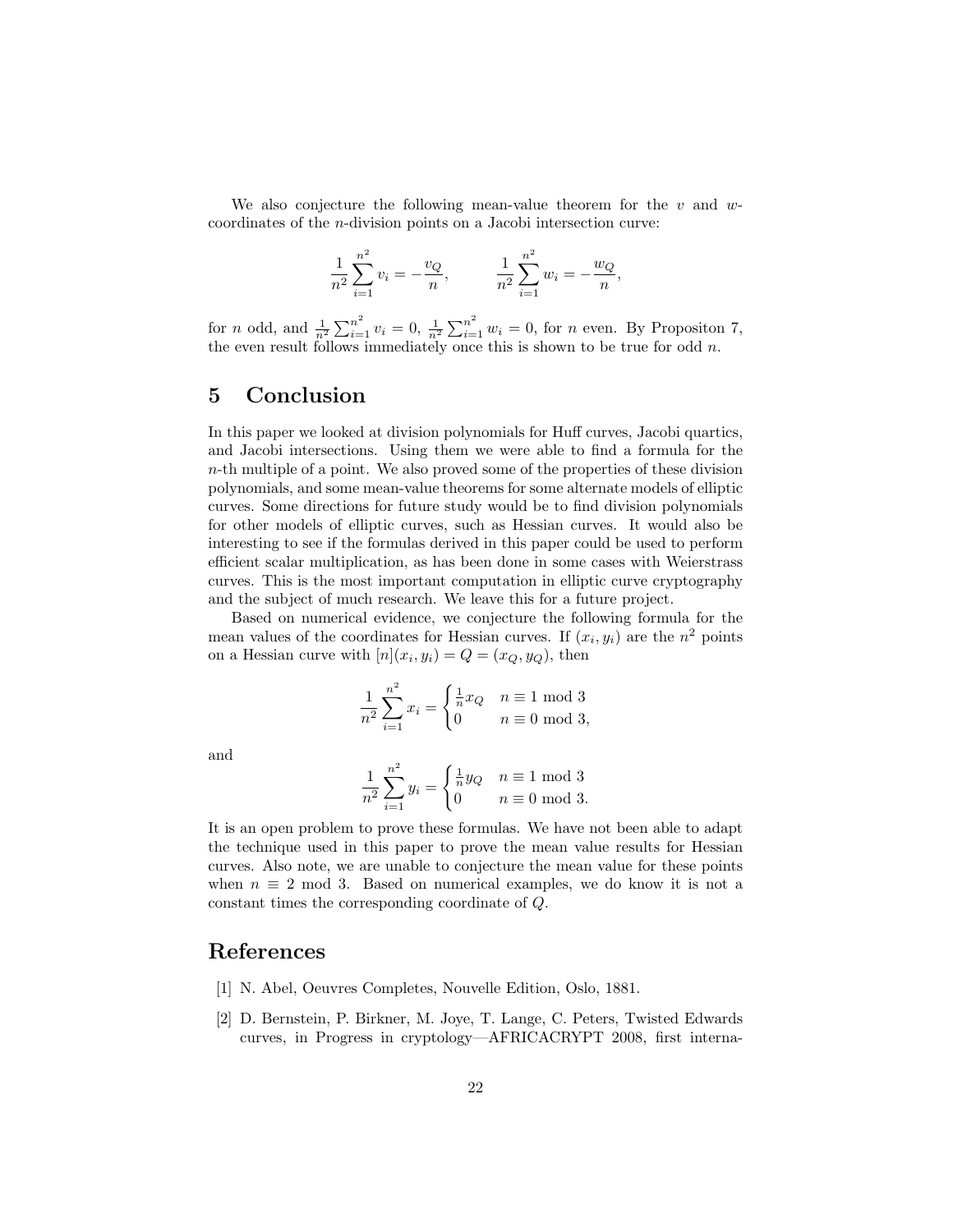tional conference on cryptology in Africa, Casablanca, Morocco, June 11– 14, 2008, proceedings, edited by S. Vaudenay, Lecture Notes in Computer Science 5023, Springer, pp. 389–405, 2008.

- [3] O. Billet, and M. Joye, The Jacobi model of an elliptic curve and sidechannel analysis, AAECC 2003, LNCS 2643, 34-42, Springer-Verlag, 2003.
- [4] D. Chudnovsky, and G. Chudnovsky, Sequences of numbers generated by addition in formal groups and new primality and factorization tests, Advances in Applied Mathematics 7, 385-434, 1986.
- [5] H. Darmon, F. Diamond, and R. Taylor, Fermat's last theorem. In Current developments in mathematics, 1995 (Cambridge, MA), p1-154. Internat. Press, Cambridge, MAT, 1994
- [6] V.S. Dimitrov, and P.K. Mishra, Efficient Quintuple Formulas for Elliptic Curves and Efficient Scalar Multiplication Using Multibase Number Representation, in: J.A. Garay, A.K. Lenstra, M. Mambo, R. Peralta (Eds.) International Conference on Information Security 2007. Lecture Notes in Comput. Sci. 4779, Springer, Heidelberg, 2007, pp. 390406.
- [7] H. Edwards, A normal form for elliptic curves, Bulletin of the American Mathematical Society 44 , pp. 393422, 2007.
- [8] R. Feng, and H. Wu, A mean value formula for elliptic curves, Available at http://eprint.iacr.org/2009/586.pdf, 2009.
- [9] R. Feng, and H. Wu, Elliptic curves in Huff's model, Available at http: //eprint.iacr.org/2010/390.pdf, 2010.
- [10] P. Giorgi, L. Imbert and T. Izard, Optimizing elliptic curve scalar multiplication for small scalars, in: Proc. Mathematics for Signal and Information Processing in SPIE'09, Volume 7444, 2009, pp. 74440N.
- [11] H. Hisil, K. Wong, G. Carter, and E. Dawson, Faster group operations on elliptic curves, Australasian Information Security Conference (AISC 2009), Wellington, New Zealand, Conferences in Research and Practice in Information Technology (CRPIT), vol 98, p7-19, 2009.
- [12] M. Joye, and J. Quisquater, Hessian elliptic curves and side-channel attacks, proceedings of the 3rd international workshop on cryptographic hardware and embedded systems, p402-410, 2001.
- [13] P. Liardet, and N. Smart, Preventing SPA/DPA in ECC systems using the Jacobi form. In C.K. Koc, D. Naccache, and C. Paar, eds. Cryptographic Hardware and Embedded Systems -CHES 2001, volume 2162 of LNCS p. 391-401. Springer-Verlag, 2001.
- [14] L. Hitt, G. Mcguire, and R. Moloney, Division polynomials for twisted Edwards curves, Available at http://arxiv.org/PS\_cache/arxiv/pdf/ 0907/0907.4347v1.pdf, 2008.